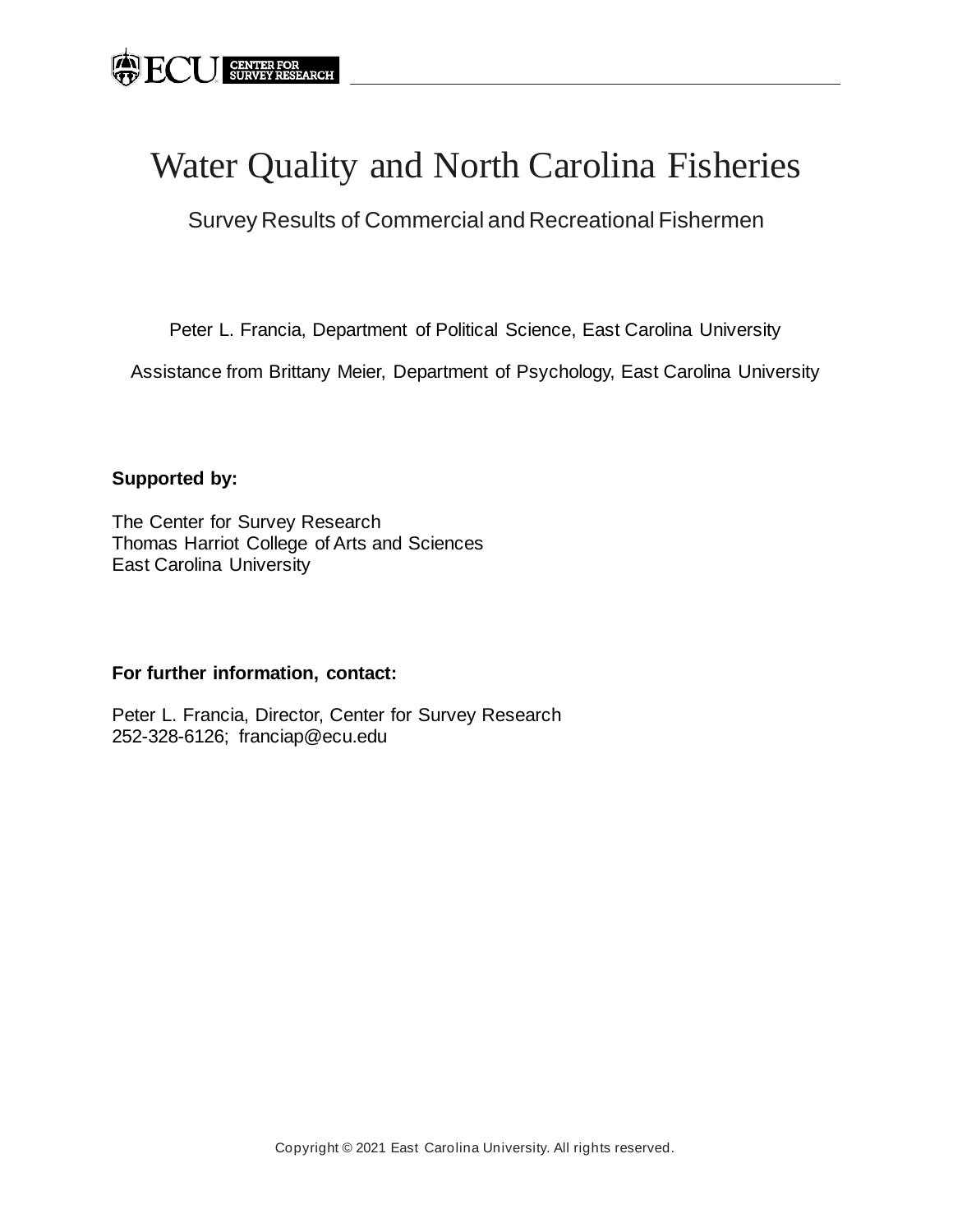Water quality affects all North Carolinians. The issue, however, is particularly significant to those who catch and harvest fish. This includes both commercial and recreational fishermen.

To understand better the perceptions of commercial and recreational fishermen, Coastal Carolina Riverwatch with assistance from the East Carolina University (ECU) Center for Survey Research (CSR) completed a recent survey. The results from the survey, presented below, include 376 respondents. The survey was conducted online from March 4 through March 21.

### **Summary of Key Findings**

- ► Significant differences exist between recreational and commercial fishermen\* when asked if they are catching or harvesting as many fish or shellfish as they had in the past. (\* Note: The term "recreational fishermen" also includes recreational shellfish harvesters. The term "commercial fishermen" also includes commercial shellfish harvesters.")
	- ˃ **70.4%** of recreational fishermen reported that they are not catching or harvesting as many fish or shellfish as they had in the past compared to **32.4%** of commercial fishermen ( $p \le 0.001$ ).
	- ˃ **21.6%** of commercial fishermen answered that they were catching more fish or shellfish than in the past compared to **4.6%** of recreational fishermen (p ≤ .001).
- ► Significant differences also exist between recreational and commercial fishermen when asked if they are catching the same types of fish as they used to catch five years ago.
	- ˃ **41.5%** of recreational fishermen reported that they are not catching the same types of fish as they had in the past compared to **21.6%** of commercial fishermen ( $p \leq .02$ ).
- ► Among all fishermen who participated in the survey, **26.3%** reported that the general health of the fish or shellfish that they catch or harvest has deteriorated.
- ► There was a significant difference between recreational and commercial fishermen when asked to identify factors that affect water quality the most.
	- ˃ **40.5%** of commercial fishermen identified *septic system issues* compared to **9.5%** of recreational fishermen ( $p \le 0.001$ ).
- ► Among both commercial and recreational fishermen, the two most identified factors that affect water quality were: (1) agricultural runoff from fertilizer, pesticides, and sediment (identified by **65.8%** of recreational fishermen and **64.9%** of commercial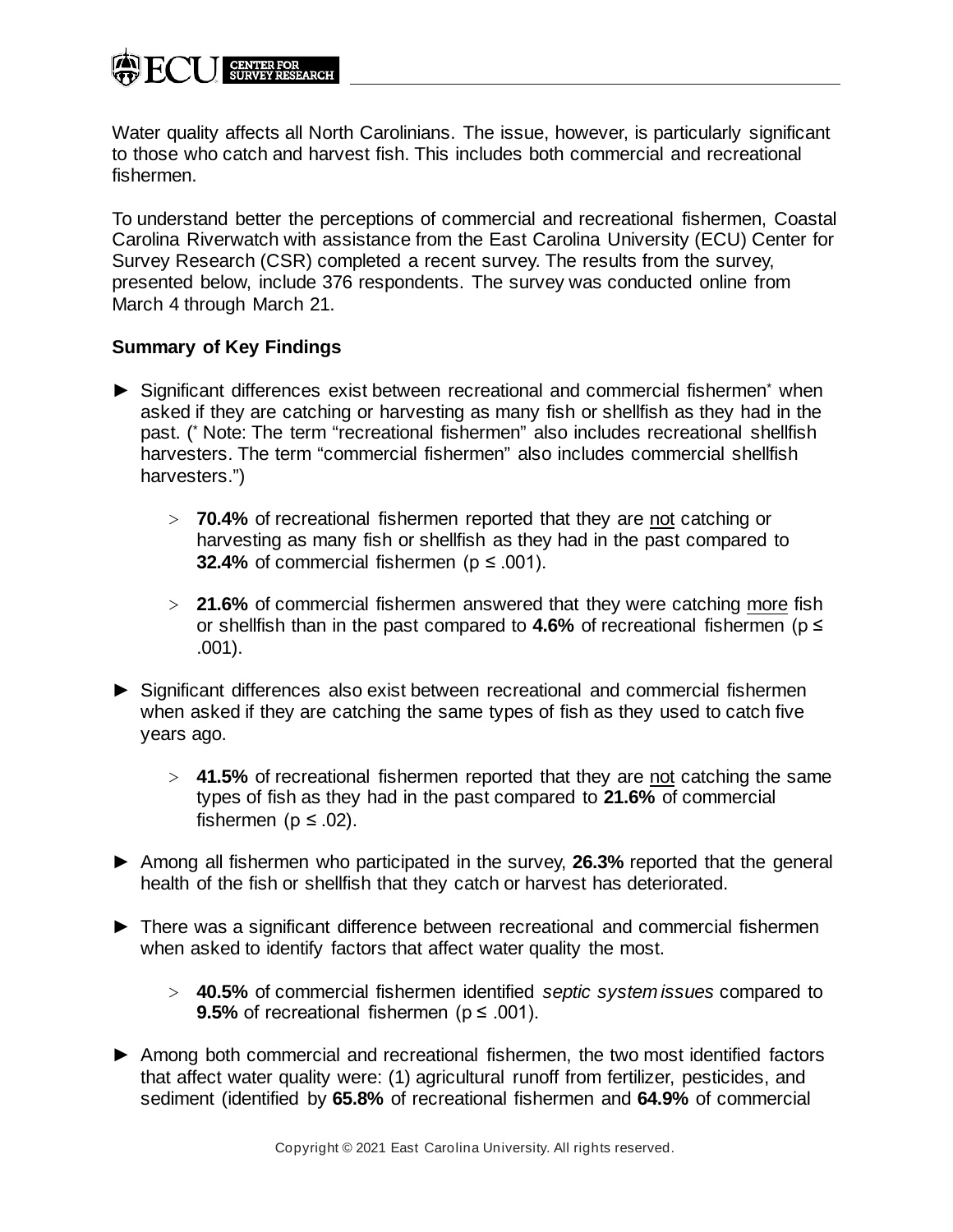

fishermen) and (2) stormwater runoff from roads, highways, and parking lots (identified by **50.0%** of recreational fishermen and **62.2%** of commercial fishermen).

- > The third most identified factor for recreational fishermen was low oxygen levels contributing to algae blooms and fish kills (**39.8%**).
- > The third most identified factor for commercial fishermen was septic system issues (**40.5%**).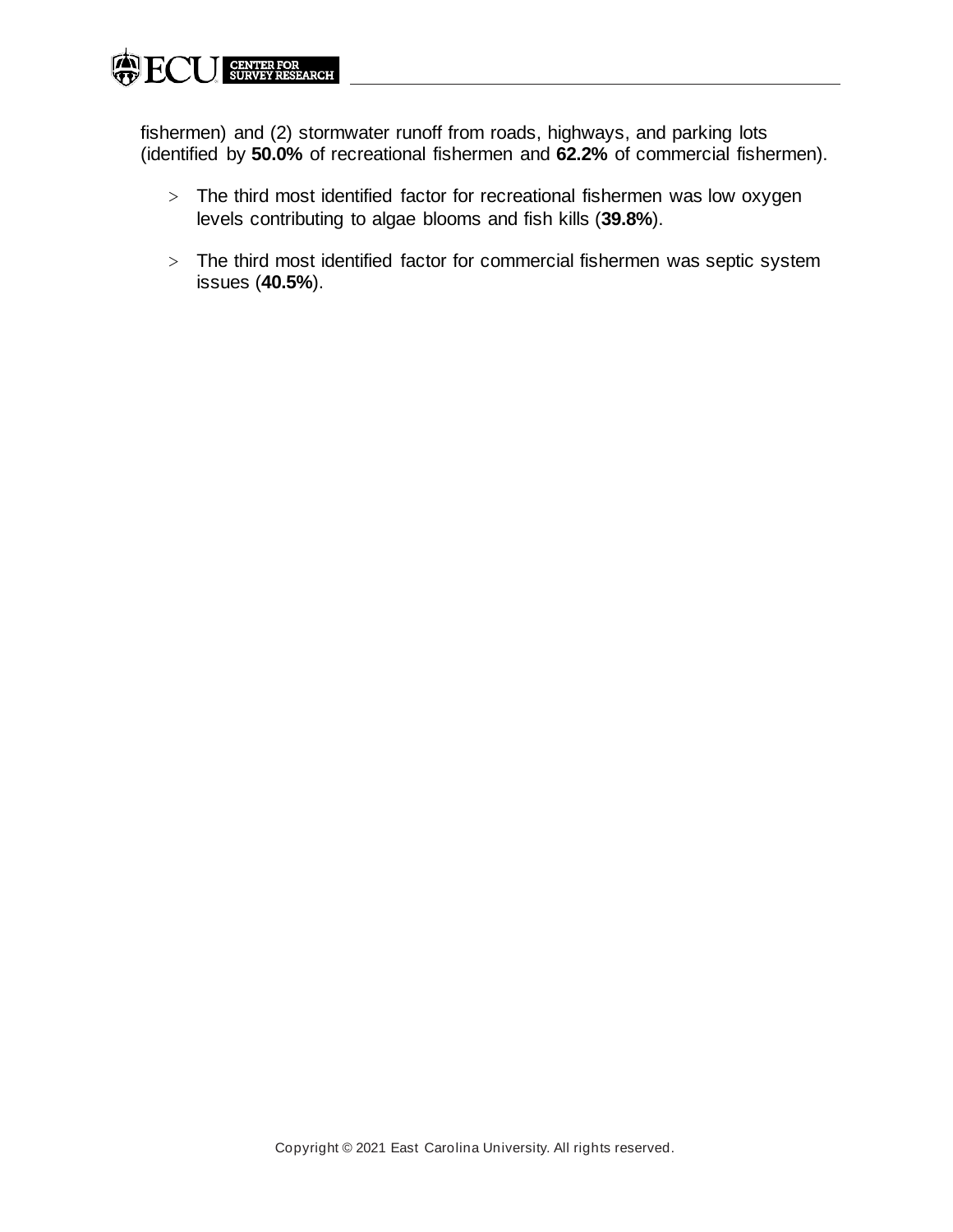

## *RESULTS*

#### **I. Fishing and Shellfishing Success Compared to the Past**

*How would you compare your success in fishing/shellfishing now with five years ago? (Please select all that apply.)*

► Among all respondents, the most frequently cited response was "I am not catching/harvesting as many fish/shellfish as I used to" (66.5%). See Table 1 below.

| Table 1.                                                                        |                  |
|---------------------------------------------------------------------------------|------------------|
| I am not catching/harvesting as many fish/shellfish as I used to.               | 66.5%            |
| I am not catching the types of fish that I used to.                             | 39.6%            |
| The general health of the fish/shellfish that I catch/harvest has deteriorated. | 26.3%            |
| I have not noticed a difference in my fishing success in the last five years.   | 19.7%            |
| I am catching more fish/shellfish than in the past.                             | 6.1%             |
| Number of respondents (N)                                                       | $\overline{376}$ |

- ˃ As Table 1 also shows, **26.3%** reported that the general health of the fish or shellfish that they catch or harvest has deteriorated.
- ► However, significant differences exist on this question when comparing recreational fishermen to commercial fishermen.



Copyright © 2021 East Carolina University. All rights reserved.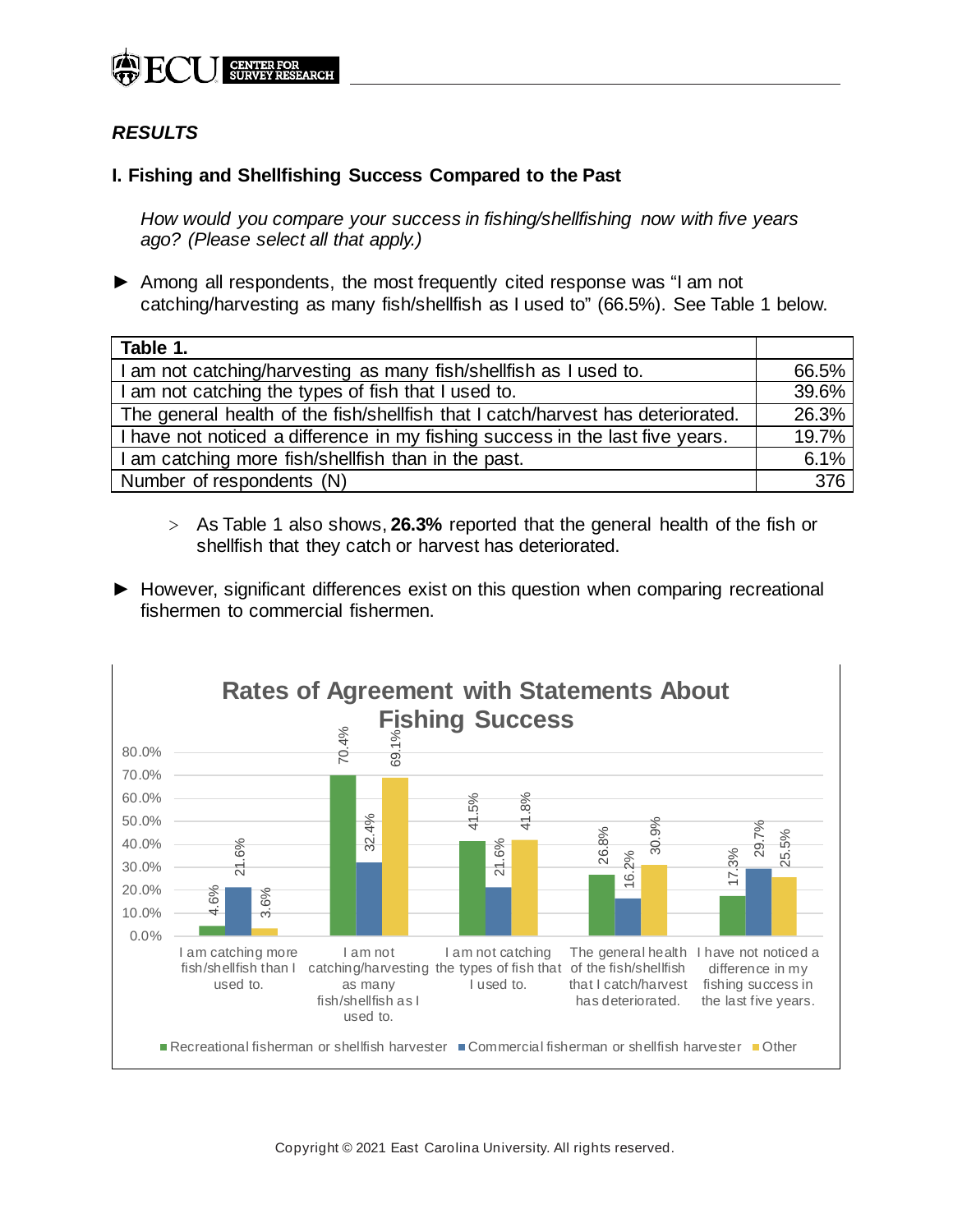- ˃ **21.6%** of commercial fishermen answered that they were catching more fish or shellfish than in the past compared to **4.6%** of recreational fishermen (p ≤ .001).
- ► Significant differences also exist between recreational and commercial fishermen when asked if they are catching the same types of fish as they used to catch five years ago.
	- ˃ **41.5%** of recreational fishermen reported that they are not catching the same types of fish as they had in the past compared to **21.6%** of commercial fishermen ( $p \leq .02$ ).

### **II. Water Quality Issues**

**CENTER FOR<br>SURVEY RESEARCH** 

*The following is a list of possible water quality concerns. Please select the THREE that you believe affect water quality the most.*

► Among all respondents, the most frequently cited response was "agricultural runoff" (64.9%). See Table 2 below.

| Table 2.                                                                |       |
|-------------------------------------------------------------------------|-------|
| Agricultural runoff (fertilizer, pesticides, sediment)                  | 64.9% |
| Stormwater runoff from roads, highways, and parking lots                | 50.8% |
| Low oxygen levels contributing to algae blooms and fish kills           | 37.8% |
| Runoff from factory farms (animal waste)                                | 35.1% |
| Industrial pollutants (heavy metals such as mercury, cadmium, chromium) | 26.1% |
| Plastic pollution (absorbed or ingested by fish/shellfish)              | 22.9% |
| Municipal wastewater treatment plants                                   | 21.5% |
| Bacterial contamination (E. Coli, Enterococci, etc.)                    | 14.6% |
| Septic system issues                                                    | 12.5% |
| Endocrine disruptors (PFAS, GenX, etc.)                                 | 8.8%  |
| I do not have any water quality concerns.                               | 2.7%  |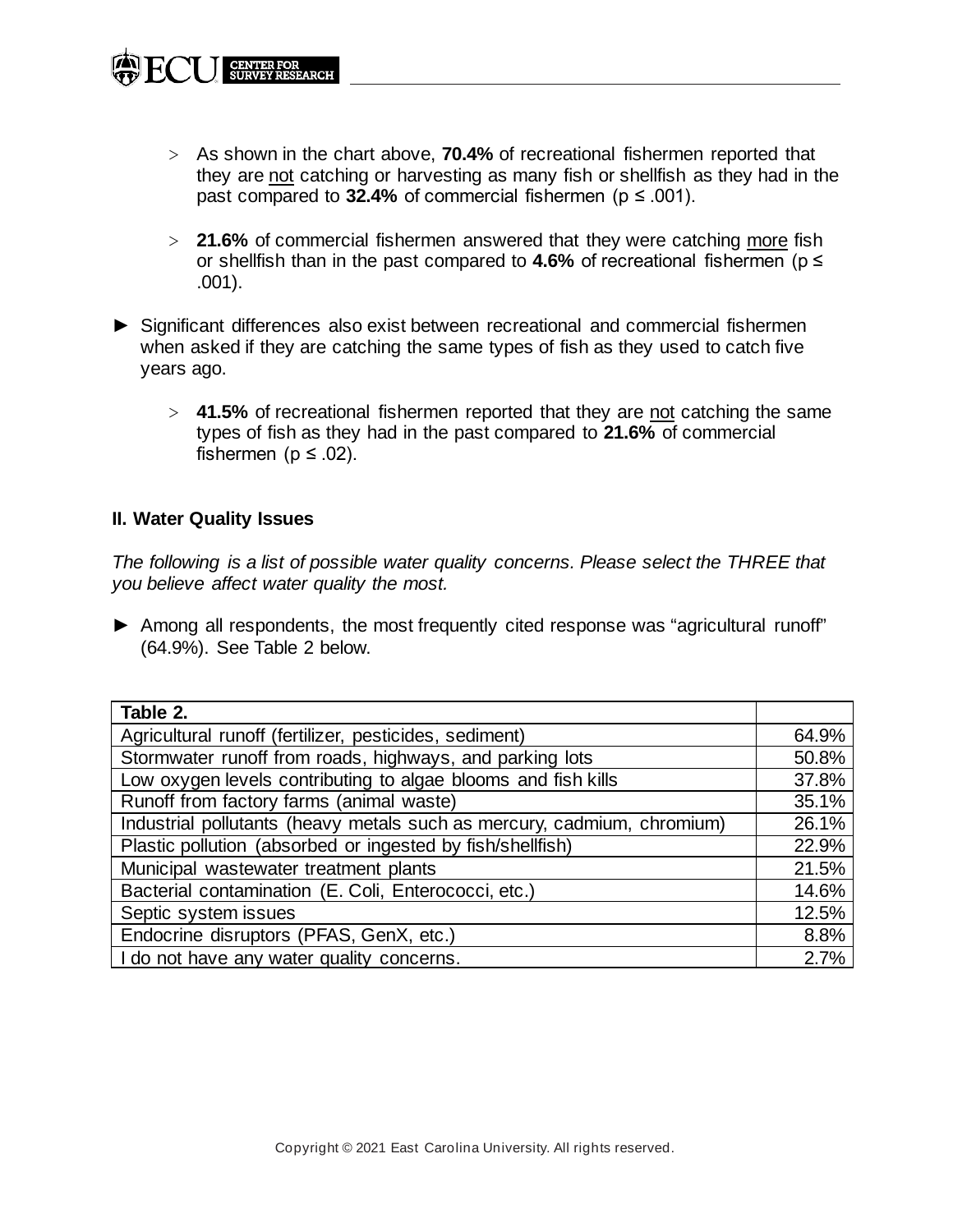► There was a significant difference between recreational and commercial fishermen when asked to identify factors that affect water quality the most.



- ˃ As shown in the chart above, **40.5%** of commercial fishermen identified *septic system issues* compared to **9.5%** of recreational fishermen (p ≤ .001).
- ► Among both commercial and recreational fisherman, the two most identified factors that affect water quality were: (1) agricultural runoff from fertilizer, pesticides, and sediment (identified by **65.8%** of recreational fishermen and **64.9%** of commercial fishermen) and (2) stormwater runoff from roads, highways, and parking lots (identified by **50.0%** of recreational fishermen and **62.2%** of commercial fishermen).
	- > The third most identified factor for recreational fishermen was low oxygen levels contributing to algae blooms and fish kills (39.8%).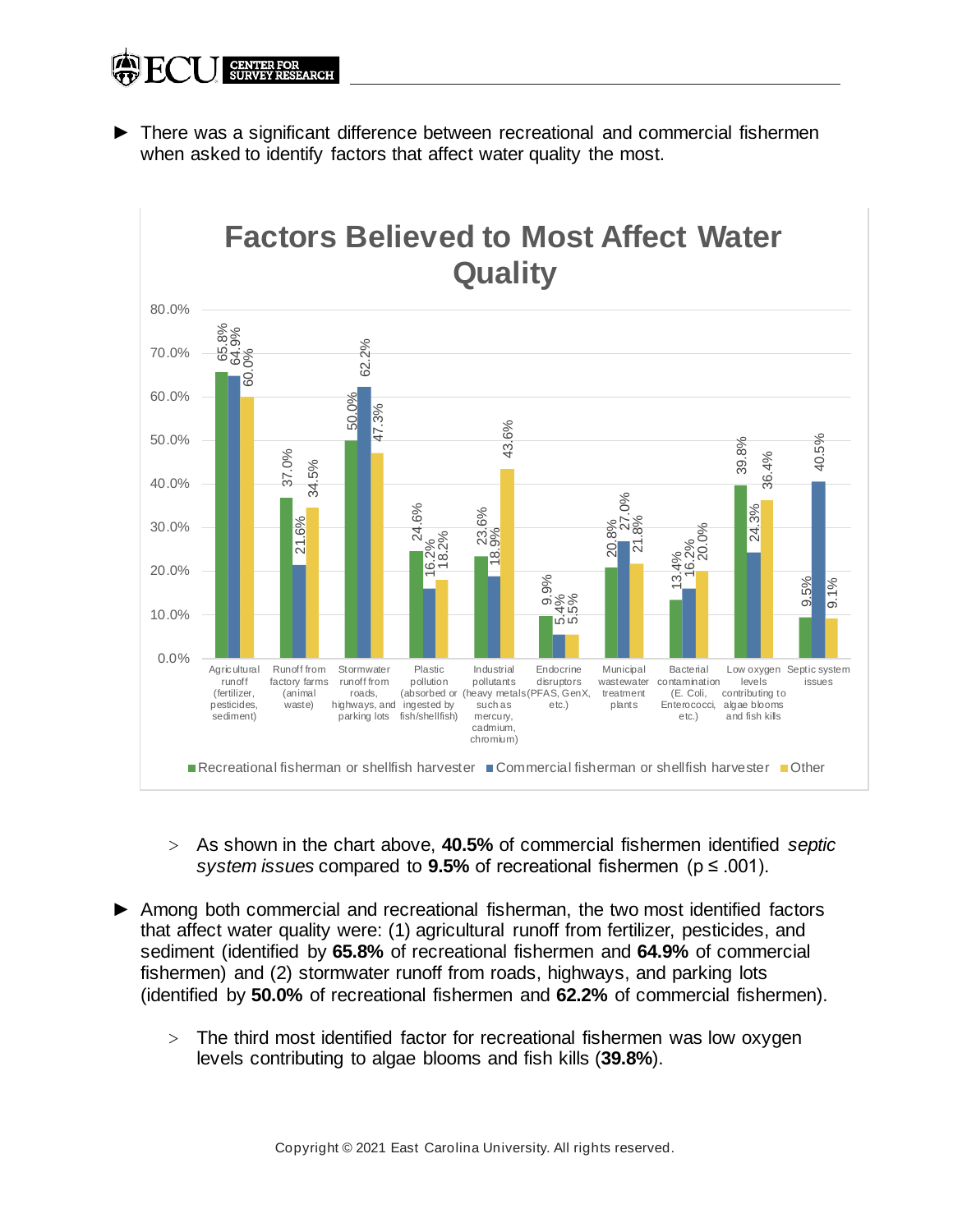˃ The third most identified factor for commercial fishermen was septic system issues (**40.5%**).

### **III. Improving Water Quality**

*What single action do you think would be most effective in improving water quality?*

► Below is a word cloud analysis (i.e., a visual representation of word frequency) based on open-ended responses to the question above.



- ► As shown above, the words "runoff" and "waste" appear most frequently. Below is a sample of comments that include these words.
	- ˃ Herbicides seem to have the most negative effect on fish and shellfish. With the spraying of such chemicals that **runoff** into ditches, rivers and sounds. They kill the grass fields and vegetation on the bottom of the bodies of water that animal life need to strive. I've seen evidence of the complete eradication of grass fields in the albemarle sound that hosted plenty of fish and shellfish life that are now barren, with no grass field and little year round animal life. The fish and shellfish seem to move around more to find cover and food than they did ten years ago. I've seen Crop dusters spray fields that are along the rivers and sounds, and have had said spray fall onto myself and crew.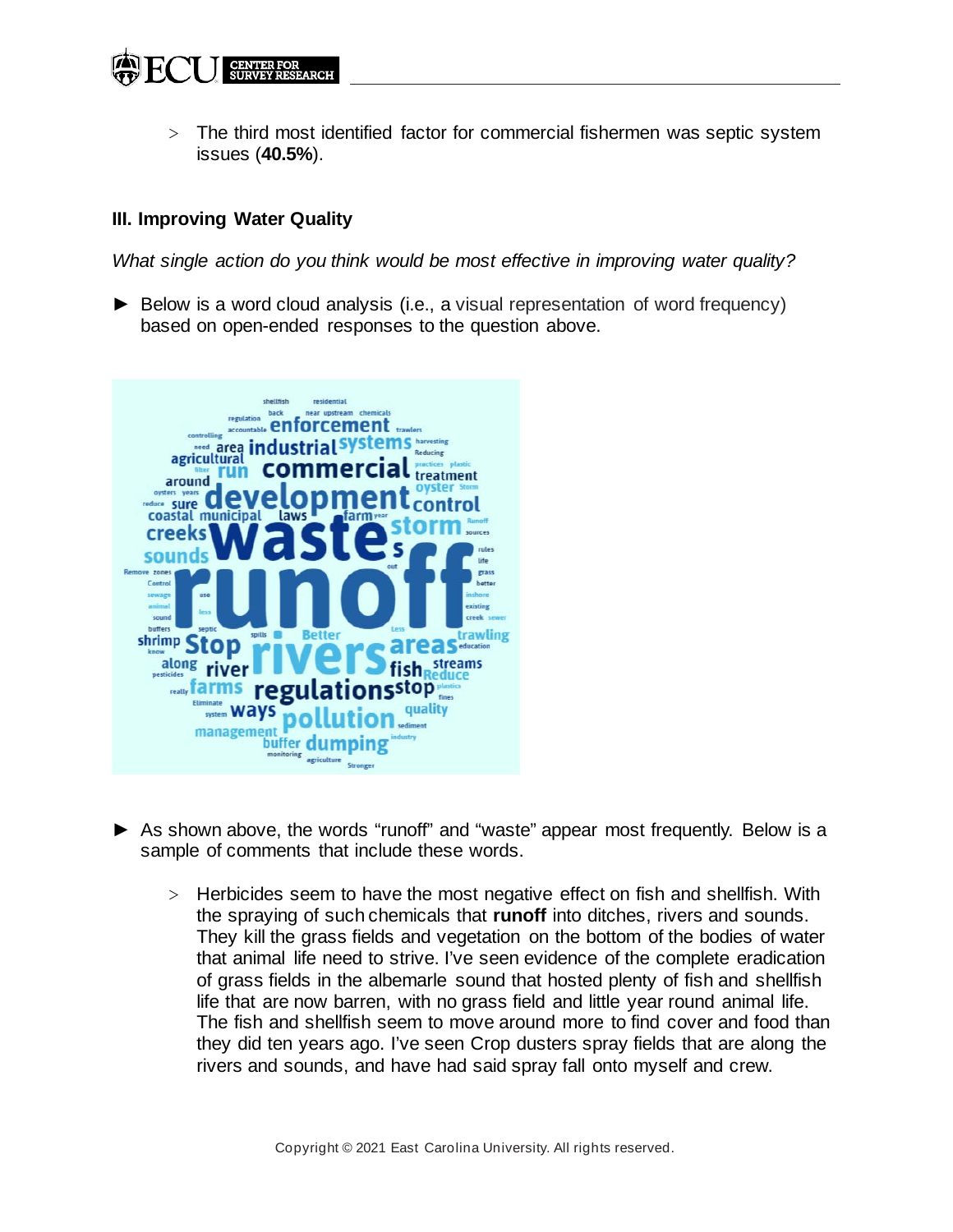- ˃ I feel actions must be made to prevent fresh water/**runoff** being ran to our rivers. It's killing our water. We call it dead water. Kills everything in its path. On a hard south/ southwest wind I strongly advise some research being done in our rivers. Pick new Bern or little Washington. Either Pamlico or neuse river. When you see hard crabs swimming on the surface you know right there is no oxygen in the water and the crabs/fish are trying to stay alive. Then go to the windward shorline and test. All fish will be pushed to the windward shallow shoreline because of the agitation in the water they have a fighting chance of living.
- ˃ Stiff fines for **waste**water spills. Every time it rains hard there is a spill into Slocum creek. Fishing was legendary until September when rains and warm water caused algae blos and killed massive amounts of baitfish. Kills we're very focused around Slocum and Northwest creek initially.
- ˃ Controlling commercial and agricultural **runoff**
- ˃ Improve the treatment of **waste** water from commercial animal farms.
- ˃ Completely stop raw human and commercial animal **waste** from from being dumped into the rivers and creeks.
- ˃ Do a study on how to stop factory farm **waste** and the chemicals contain in lagoons from getting into streams and ground water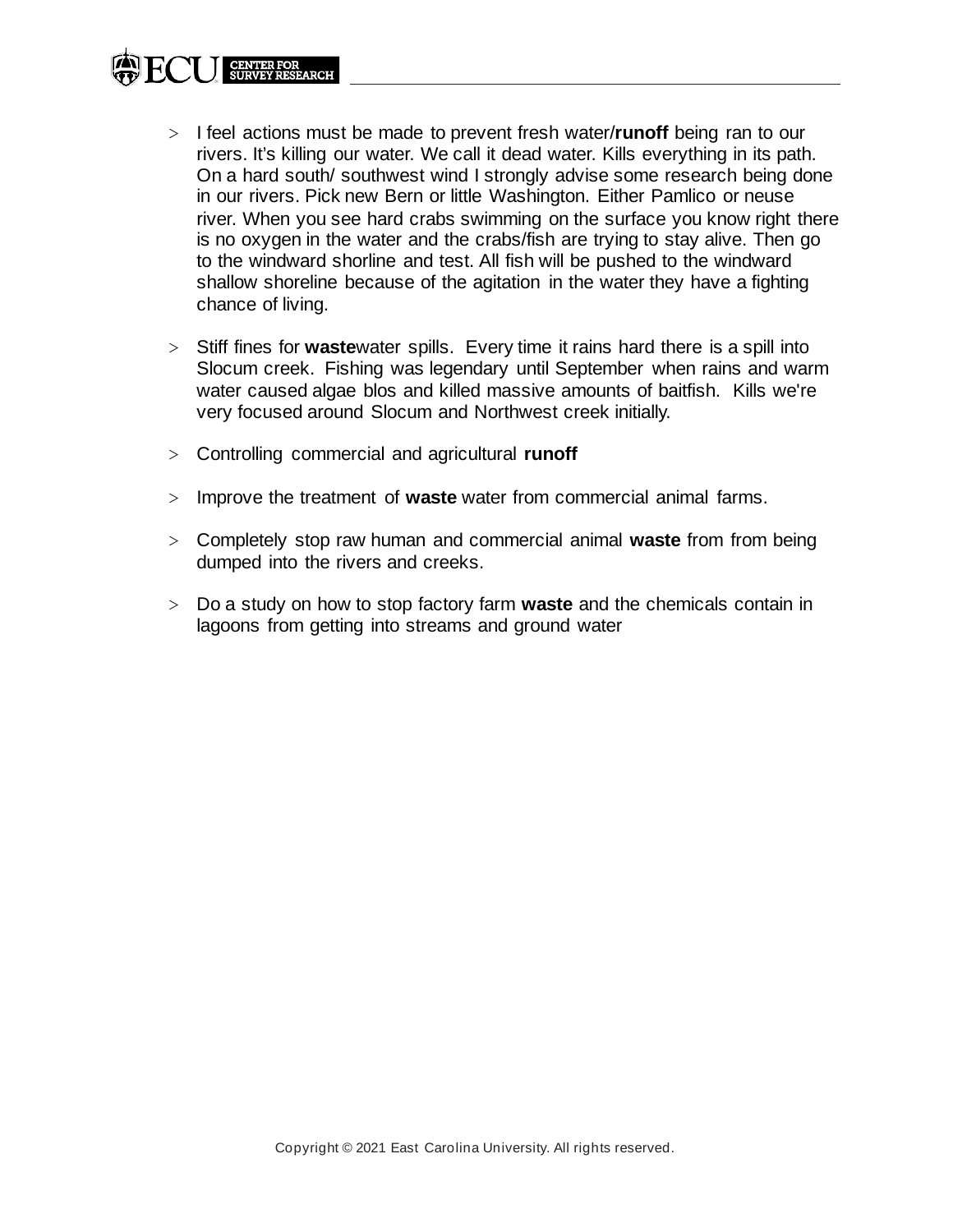

## **Appendix. Topline Results and Open-Ended Comments**

### **I. Topline Results**

*How do you identify yourself with respect to fisheries and fishing activities? Please select all that apply.*

| Recreational fisherman           | 94.1% |
|----------------------------------|-------|
| Recreational shellfish harvester | 19.7% |
| Subsistence fisherman            | 14.6% |
| Commercial fisherman             | 9.0%  |
| Commercial shellfish harvester   | 4.8%  |
| For-hire inshore guide           | 2.9%  |
| Offshore charter captain         | 2.7%  |
| Other                            | 1.6%  |

*Where do you primarily conduct your fishing activities?*

| Sounds                | 33.8% |
|-----------------------|-------|
| <b>Rivers</b>         | 21.5% |
| Ocean/offshore waters | 13.8% |
| Creeks                | 13.0% |
| Surf/pier waters      | 10.6% |
| Other                 | 7.2%  |

*Approximately how many years have you been engaged in these activities?*

| 10 years or less        | 17.3% |
|-------------------------|-------|
| 11 to 20 years          | 18.1% |
| $21$ to 30 years        | 13.3% |
| 31 to 40 years          | 14.4% |
| $\sqrt{41}$ to 50 years | 14.6% |
| More than 50 years      | 22.3% |

*How would you compare your success in fishing/shellfishing now with five years ago? Please select all that apply.*

| I am not catching/harvesting as many fish/shellfish as I used to.               |       |
|---------------------------------------------------------------------------------|-------|
| I am not catching the types of fish that I used to.                             | 39.6% |
| The general health of the fish/shellfish that I catch/harvest has deteriorated. | 26.3% |
| I have not noticed a difference in my fishing success in the last five years.   | 19.7% |
| I am catching more fish/shellfish than in the past.                             | 6.1%  |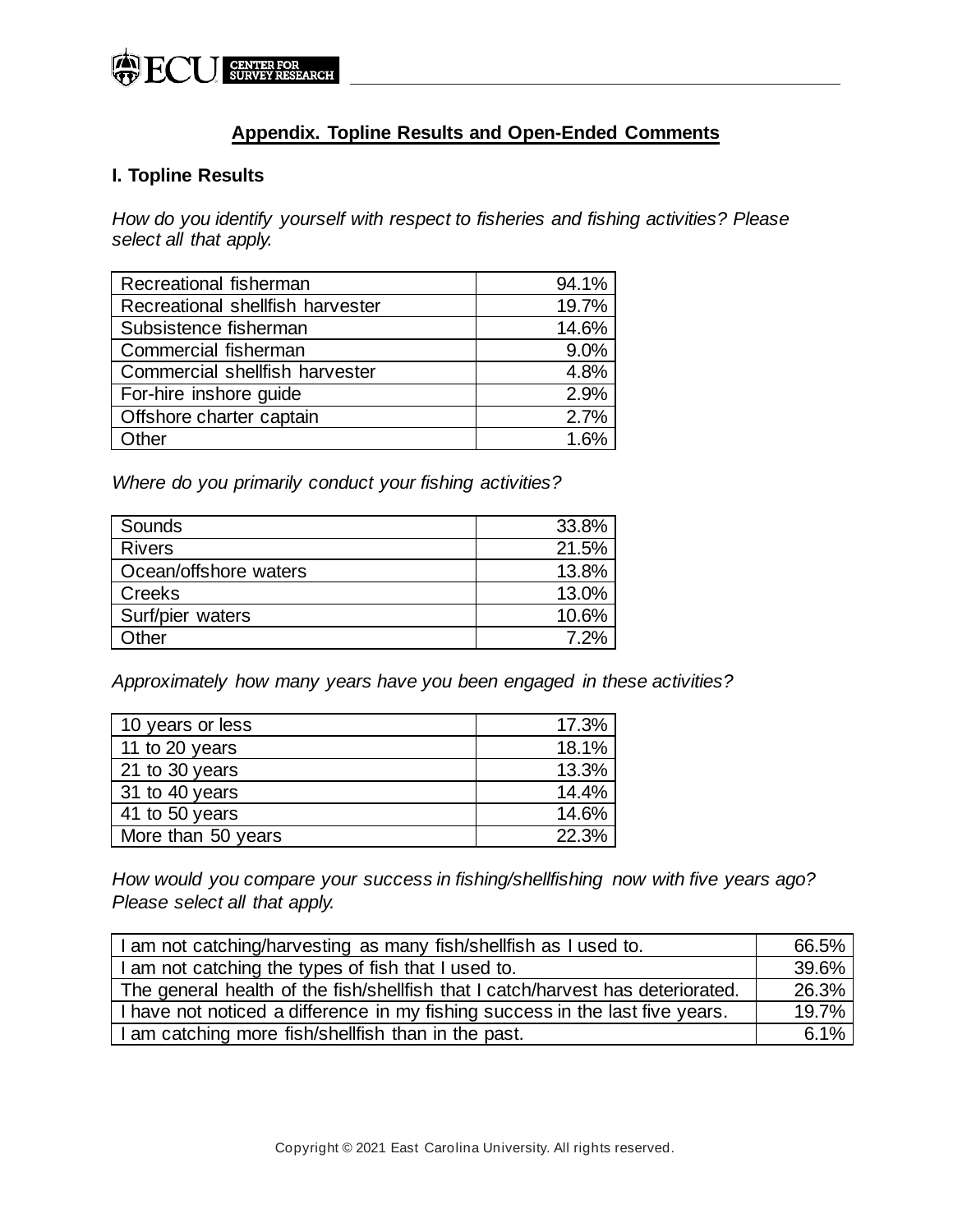*The following is a list of possible water quality concerns. Please select the THREE that you believe affect water quality the most.*

| Agricultural runoff (fertilizer, pesticides, sediment)                  | 64.9% |
|-------------------------------------------------------------------------|-------|
| Stormwater runoff from roads, highways, and parking lots                |       |
| Low oxygen levels contributing to algae blooms and fish kills           | 37.8% |
| Runoff from factory farms (animal waste)                                | 35.1% |
| Industrial pollutants (heavy metals such as mercury, cadmium, chromium) | 26.1% |
| Plastic pollution (absorbed or ingested by fish/shellfish)              | 22.9% |
| Municipal wastewater treatment plants                                   | 21.5% |
| Bacterial contamination (E. Coli, Enterococci, etc.)                    | 14.6% |
| Septic system issues                                                    | 12.5% |
| Endocrine disruptors (PFAS, GenX, etc.)                                 | 8.8%  |
| I do not have any water quality concerns                                | 2.7%  |

*Do you currently belong to any fishing organizations or clubs?*

| $\mathbf{v}$<br>es | л<br>44.4<br>70 |
|--------------------|-----------------|
| <b>No</b>          | 55 60'          |

### **II. Open-Ended Comments**

*What single action do you think would be most effective in improving water quality?*

### **Comments:**

Prohibiting all bottom trawling in all of our sounds and nursery areas.

Controlling commercial and agricultural runoff

A strong shellfish habitat

Clean up municipal wastewater.

Storm water management. Builders and developers are not held accountable for poor or inept construction.

Increase riparian buffers for any human activity to include farms, homes, roads, and industry

Reducing the amount of agriculture runoff.

Stop bottom trawling inshore which stirs up all the sediment that settled from up river in our sounds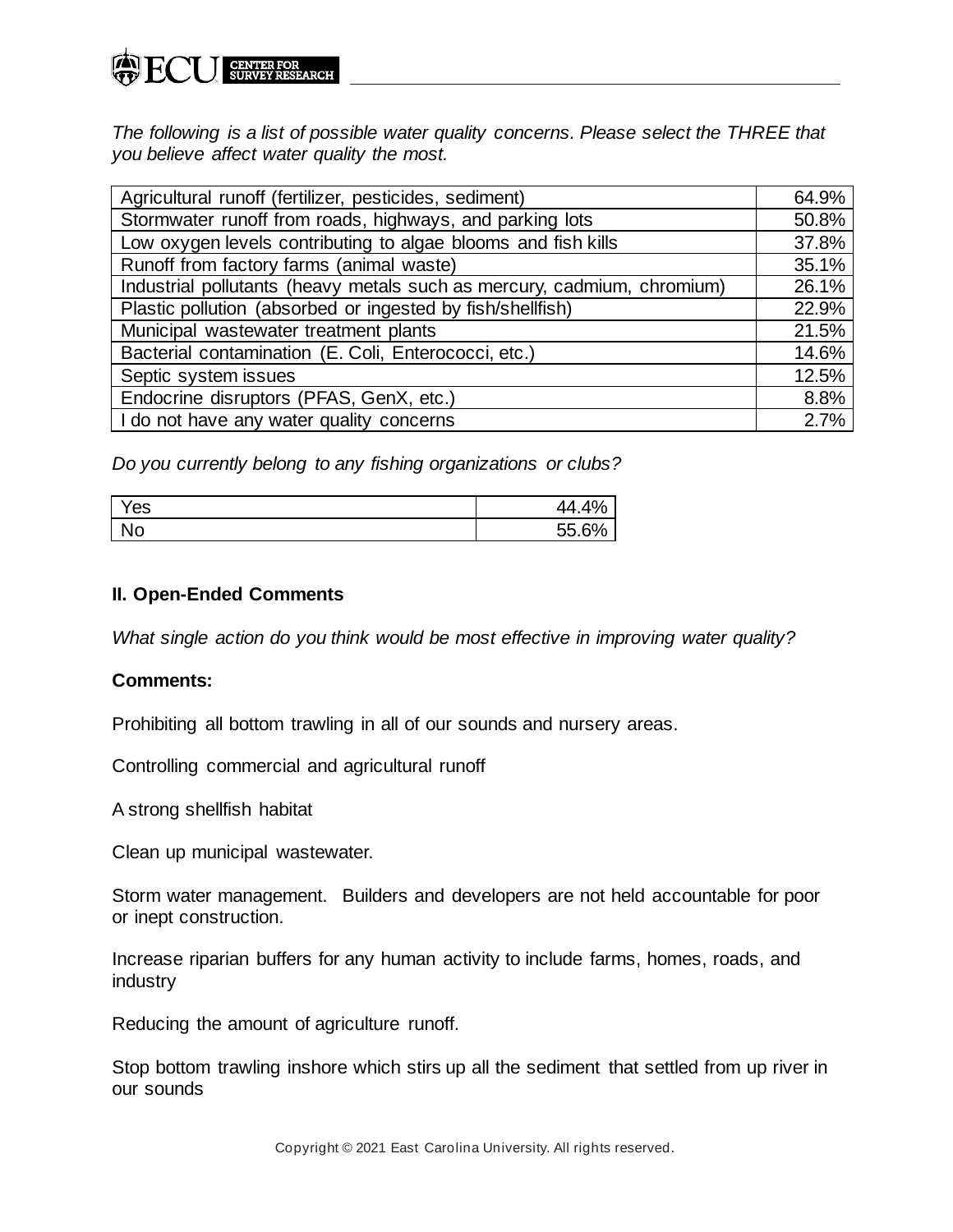

storm water treatment plants and restoring shellfish

stricter environmental regulations

There needs to be better management of river flow in the roanoke river. The continuous high water levels are not only affecting water quality in the river, but in the entire Albemarle Sound Region

Eliminate point discharges for all commercial operations & stop direct farm/surface water discharges.

Reduction of runoff from farm land and industrial plants

Do Not allow over development near water ways

Shrimp trawls removed from inland waters. The fish they kill pollutes the waters

Better policing of industry dumping into the water supply.

Controlling erosion, runoff

More effective water treatment by farms and businesses.

Better education on causes

Large buffer areas between farm and streams, rivers and also developments close to such streams and rivers.

As a water quality professor at Duke University, I do not believe that WQ adversely affects surf fishing on Cape Fear beaches. Rather, I think that overfishing by commercial fish/shellfish boats has changed the recreational fish catch in this area. Inland towns need to be responsible for waste they put into the water ways. The Bogue sound always looks polluted after the runoff from the rivers inland end up in the sound.

Improve the treatment of waste water from commercial animal farms.

Improvement effort of runoff

control or eliminate agricultural runoffs

figure way to flush Neuse River system - have had clients that do it in huge lakes

Storm water management to control runoff of both chemical and solid waste pollutants.

ceasing to allow industrial pollution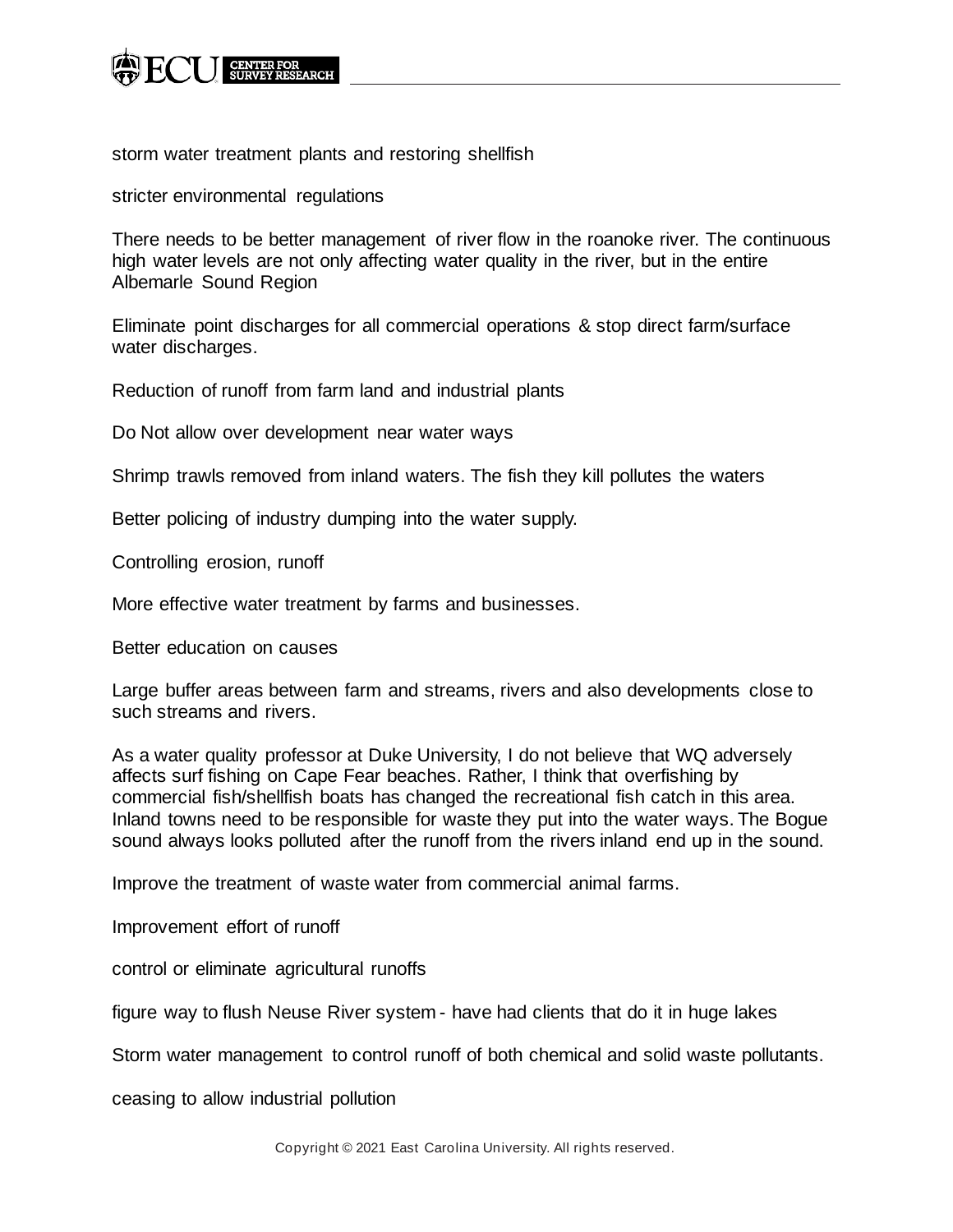

Adequate sediment and pollution control

More oysters. Less shrimp trawlers in the sounds

Making test kits available to recreational fisherman and publicizing results.

Stop the return of bycatch

Education of those in and around our rivers and sounds.

Appropriate oversight , e.g. effective warden visibility - I have only seen one warden in the last five years in the Wrightsville Beach area. A lot of folks catching but not releasing. Too many giggers and gill nets !

Better manage run off from developed areas , cities, residential areas, sewage releases

Chemical runoff

Eliminate shrimp trawling in Pamlico sound and commercial harvesting of Menhaden in ocean waters

Monitoring cities, towns and hog farms all along our river systems.

Active enforcement of existing laws.

Enforce current laws and regulations

Allowing marginal farmlands to return to meadows, wetlands and forests. "Marginal" means those soils which are too wet to farm part or most of the growing season.

Landowners would need to be compensated for lost crop income and/or lost lease payments.

more upstream runoff retention such as retention ponds.

improve municipal water treatment and collection of runoff

stronger regulation of runoff from point and non point sources

Limit waterfront land development and plan for it more comprehensively when it is done.

Herbicides seem to have the most negative effect on fish and shellfish. With the spraying of such chemicals that runoff into ditches, rivers and sounds. They kill the grass fields and vegetation on the bottom of the bodies of water that animal life need to strive. I've seen evidence of the complete eradication of grass fields in the albemarle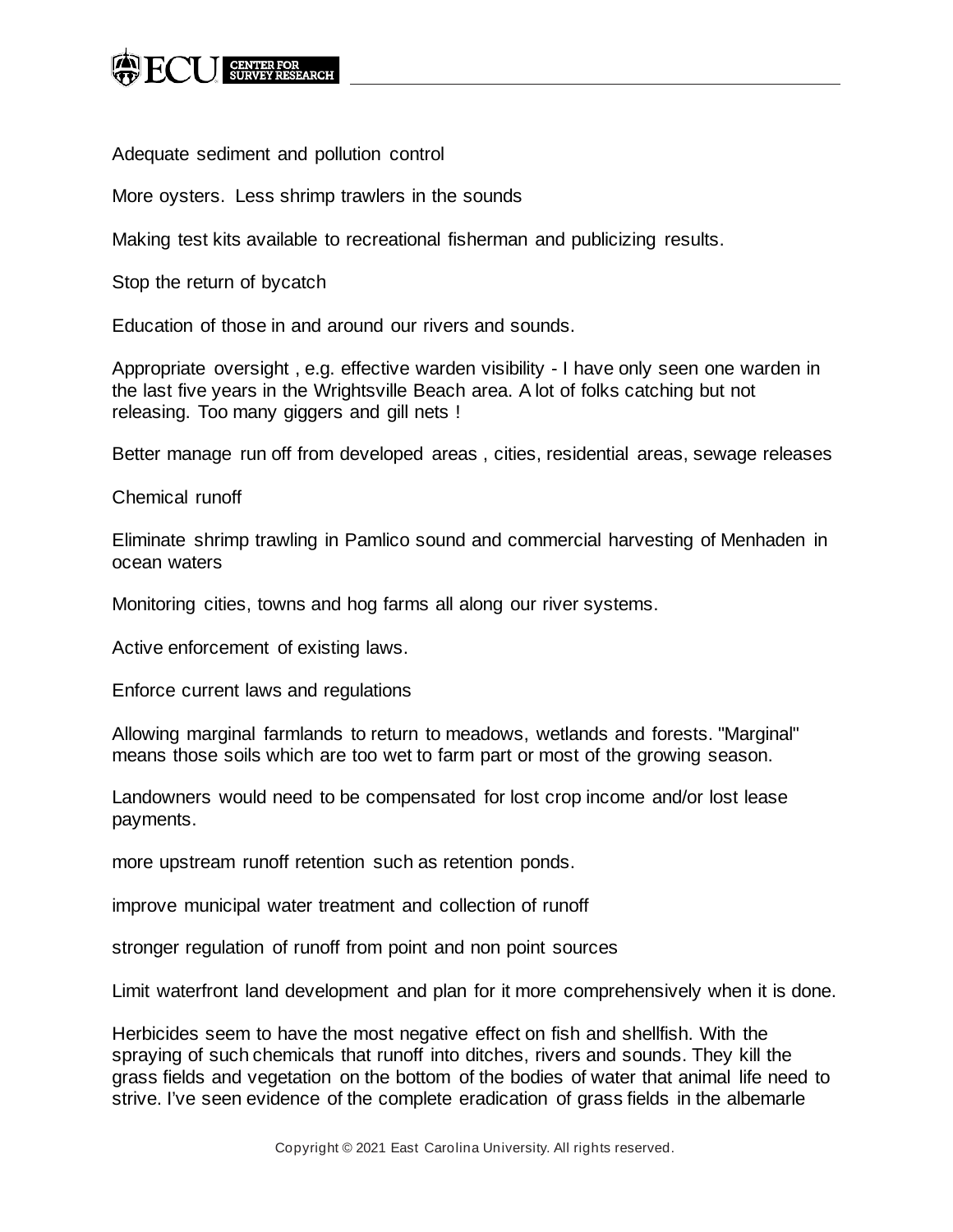sound that hosted plenty of fish and shellfish life that are now barren, with no grass field and little year round animal life. The fish and shellfish seem to move around more to find cover and food than they did ten years ago. I've seen Crop dusters spray fields that are along the rivers and sounds, and have had said spray fall onto myself and crew.

stronger regulations for development

Stop building so many houses near water

Stopping agriculture and yard fertilizer and pesticide runoff

Actually using an outside source to get your water samples correctly done instead of an in-state facility that would show bias

Stop polluting the water

keeping an eye on farm runoff

There is no easy answer--a lot of factors contribute to polluted runoff--development, industry, etc.

get rid of the waterfront developments

Mostly limit farming

Eliminating fecal waste contamination into our waterways from industrial farming

Focusing on the track of oysters. 1 single 3" oyster will filter up to 50 gallons of water a day. An oyster will not survive in heavy brackish/fresh water. Bad enough southwest winds pull the fresh water into these rivers from the western part of the state. None the less when the damms are opened in the western part of the state. All of that water runs into our rivers. The neuse river takes a heavy hit year after year. They state shut down the trawlers which weld to cultivation of our rivers bottom, never kept up on oysters which is nature's way of water filtration, and the strict laws enforced on these larger fish (striped bass, red drum) everyone needs to realize bigger fish eat smaller fish. There's a circle of life in these waters and with human error year after year we are destroying not only the fishery. We are destroying coastal waters. Please keep in mind our rivers have very little to zero tide. All driven off the wind. I feel actions must be made to prevent fresh water/runoff being ran to our rivers. It's killing our water. We call it dead water. Kills everything in its path. On a hard south/ southwest wind I strongly advise some research being done in our rivers. Pick new Bern or little Washington. Either Pamlico or neuse river. When you see hard crabs swimming on the surface you know right there is no oxygen in the water and the crabs/fish are trying to stay alive. Then go to the windward shorline and test. All fish will be pushed to the windward shallow shoreline because of the agitation in the water they have a fighting chance of living.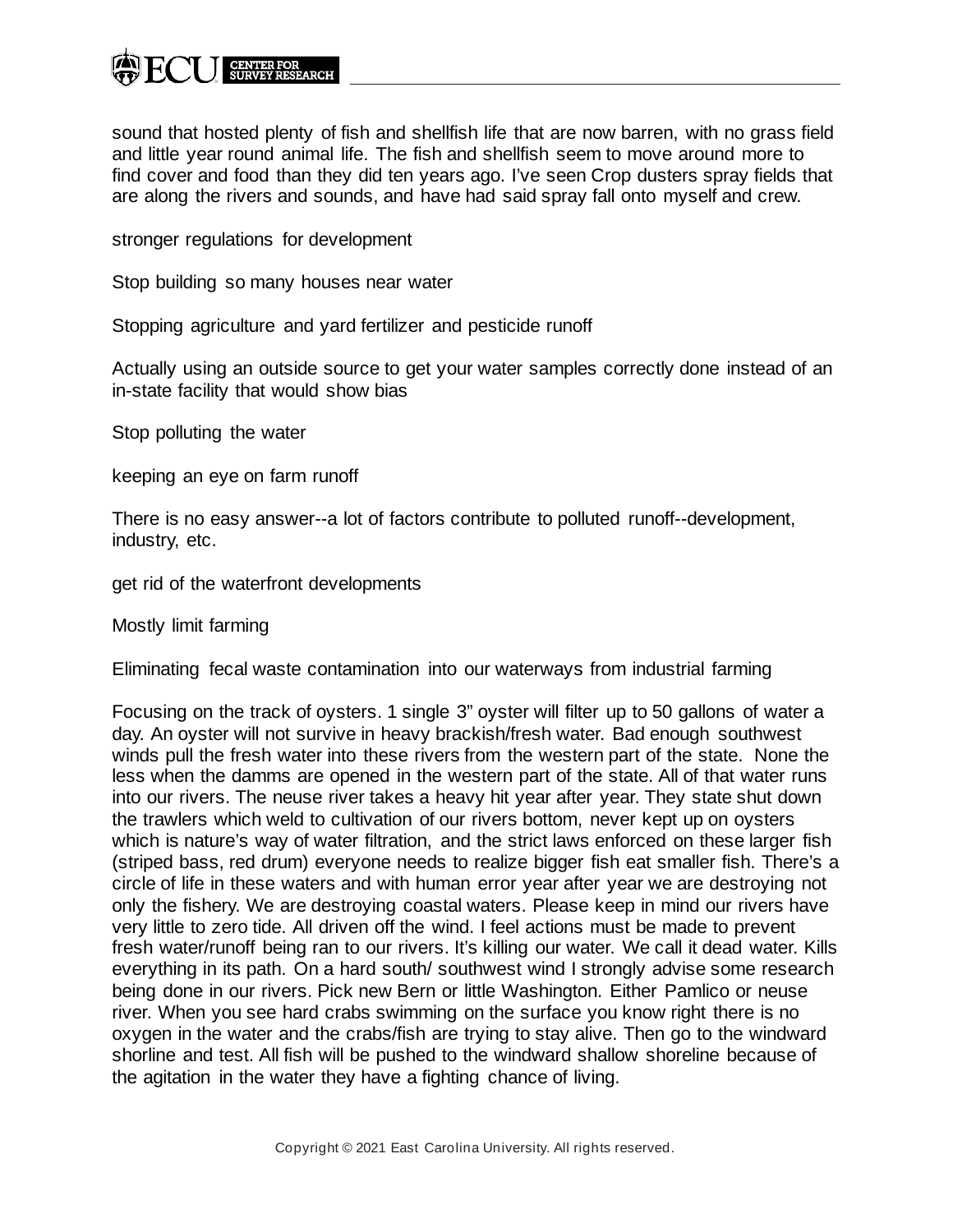Heavy regulations on pesticides in herbicides roadside spraying that goes directly in the canals in the dishes that run straight into the rivers there needs to be some kind of big filtering system that goes on these farms that filters out the pesticides and herbicides and stop the roadside spraying go back to the bush ax and mechanical ways of clearing underbrush instead of pesticides

To start, Hancock creek on neuse river has multiple septic tank spills in that creek leading to the neuse river killing millions of fish a year. Water quality coming from Raleigh is a disaster releasing the dams with runoff rain water polluting our rivers. No one has to pay big fines or is held accountable big businesses and farms pay off politicians to look the other way.

Open our inlets for better water flow.

Conserve the waterfront coastal communities by limiting development

Agriculture runoff in creeks

Stop developing the coastal areas

No sure

point source monitoring

Stop inshore shrimp trawling which tears up grass beds and stop harvesting wild oysters which clean our water.

Make more oyster reefs

Increasing natural shorelines and making property owners have a natural undisturbed buffer on the waters edge and stop building homes on the water.

Reduction in coastal development

monitoring water by testing and amending the culprit

Stricter storm water runoff retention requirements.

Removal of waste (especially plastics) from daily, single use

more public education regulation regarding the use of herbicides and pesticides, such as used on golf courses, and residents. Also more education, about plastics and littering.

Send the Yankees back home.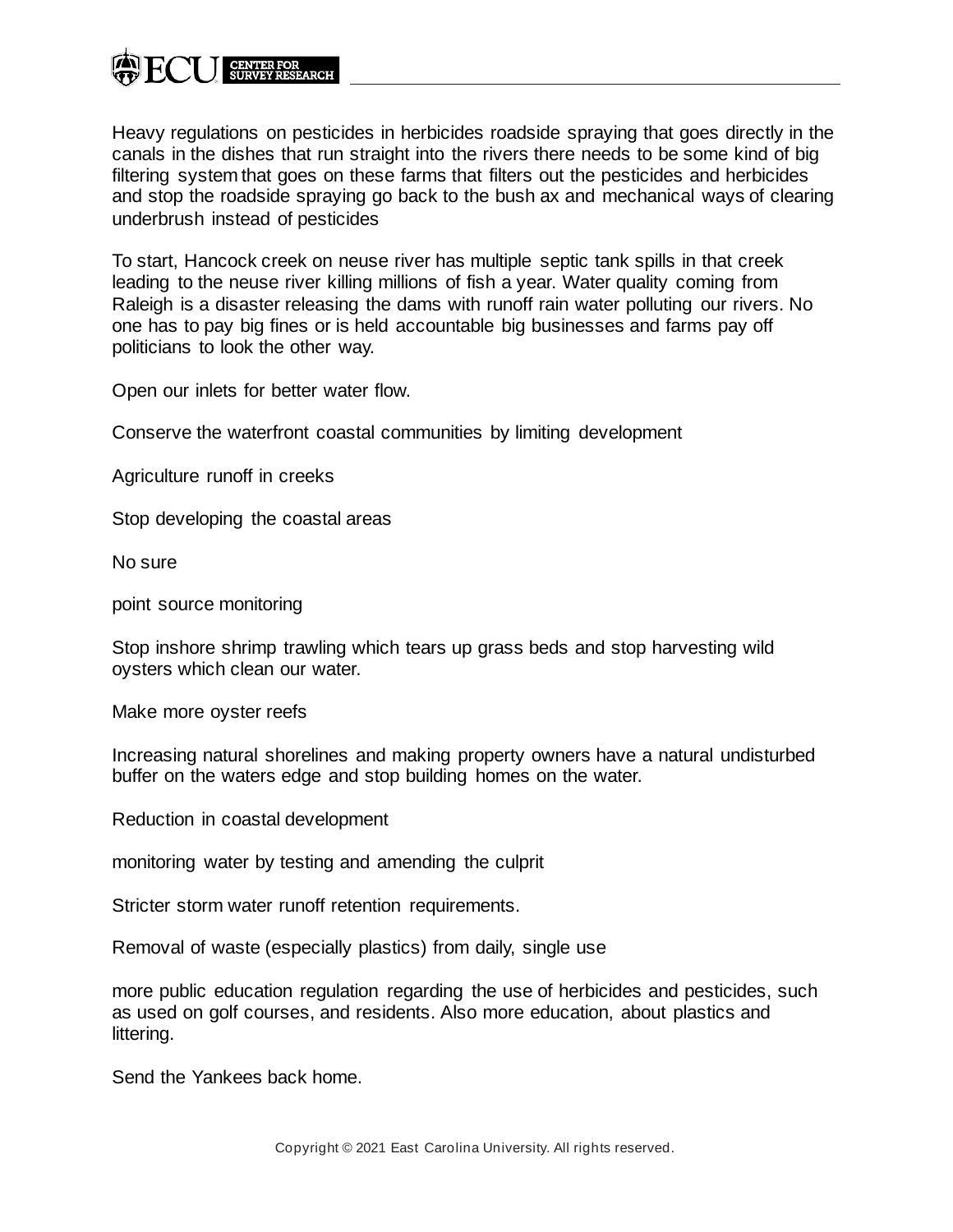Stop dumping industrial water

## KEEPING CONTAMINANTS OUT OF THE WATER SUPPLY

Enforcement of existing environmental regulations

enforcement of policies already law

Waste Water Treatment Facilities dumping raw sewage

More frequent inspections are needed.

Restrict development of watersheds.

Water stewards. On my lake people blow yard waste and soap from cleaning docks.

Storm water runoff management

Protect our estuaries by containing runoff and protecting wetlands

Elect a majority of the legislature that is willing to learn and act upon the problems we have in NC

Buffer areas adjacent to streams and rivers planted to permanent grasses to reduce runoff.

Mitigation of agricultural runoff

More enforcement powers for regulators. No grandfather clauses for impervious areas for redevelopment. Buffer rules on the Cape Fear and other basins

Require factory farm to collect their waste.

less people less water run off

Best management practices to reduce sediment loads.

I have not noticed a problem with water quality.

More effective monitoring/sampling of the Pamlico and Neuse rivers as well as the creeks that feed into them.

Try and stop polution of all types.

Monitoring and following the results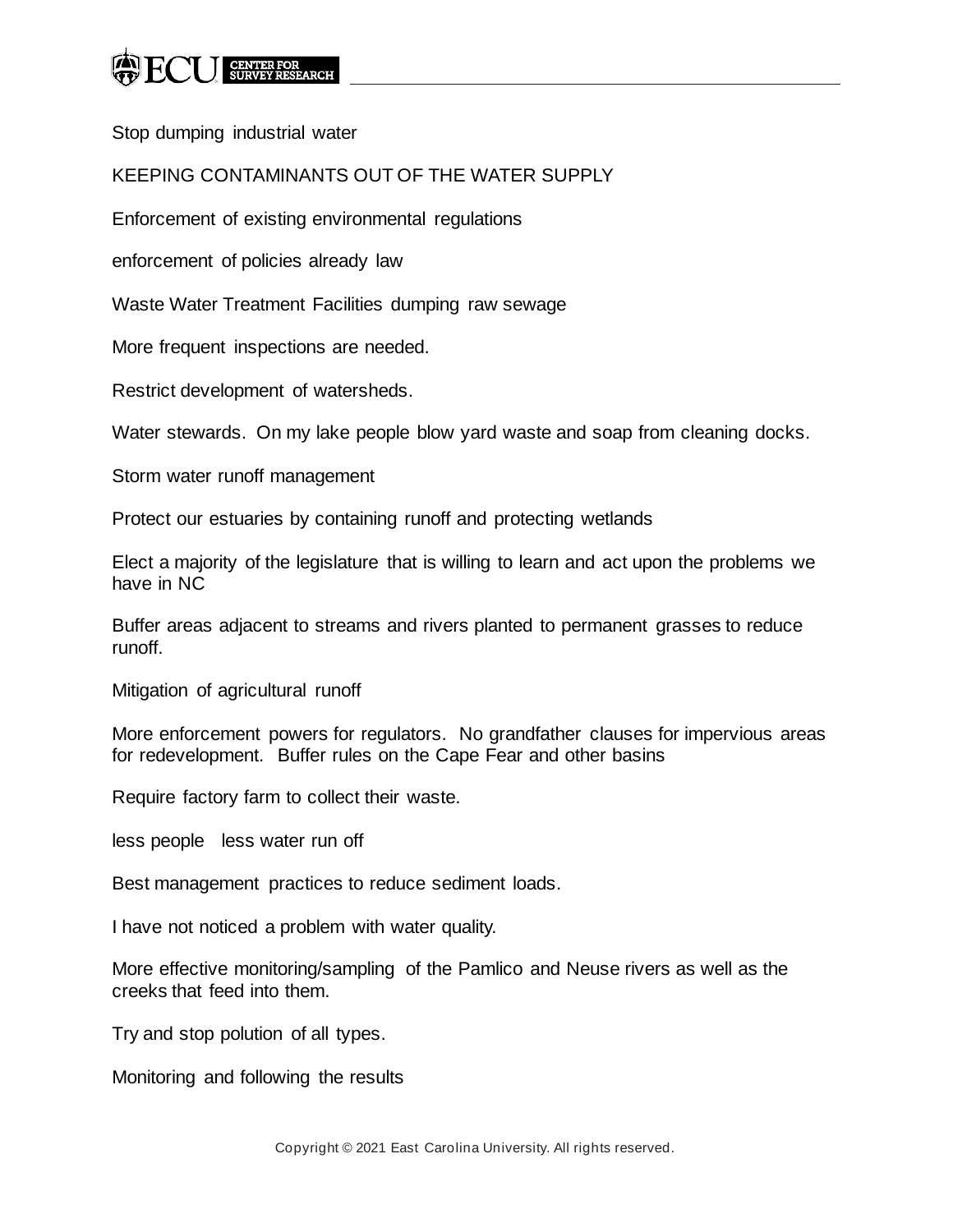

Double the size & budget of regulatory bodies to enforce and strengthen protections for our coastal areas.

Run off from all Houses and Buildings on Shore areas, Ocean Beaches, near Rivers of all NC lands! Pollution comes from Rivers running to the Coastal areas. Example is the Red Tide years ago!

Use of vegetative buffers

I think it starts with accurate monitoring and transparent reporting.

Reducing municipal waste water spillage.

Dredging inlets.

Reduce the carbon footprint from water pollution

Reduce waste

**Education** 

Improve operation of sewage plants.

Enforce the laws to the full extent against polluters

Contain runoff

Better enforcement of existing regulatory requirements. Hold municipalities accountable for fixing issues of raw sewage spills.

Tighter NPDES permits

Control factories polution

enforce current regulations

Increased enforcement of existing rules through appropriate staffing of state environmental agencies.

more moniotoring of waste water systems

Aggresively promote/mandate measures to control/minimize agricultural runoff

Eliminate inshore shrimp trawling that destroys native seagrass and other vegetation

Stronger storm water and polluter regulations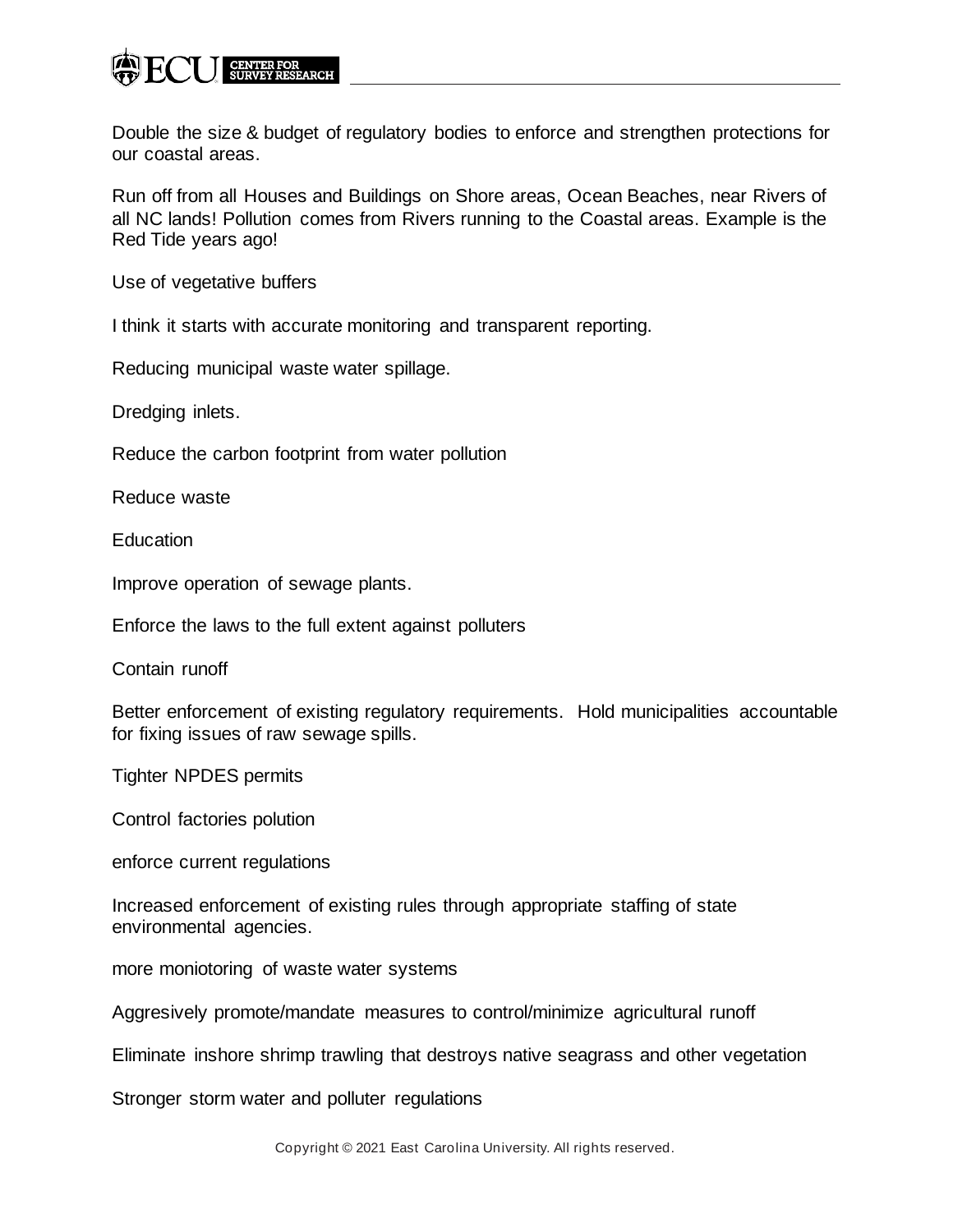

Land Management by all concerned.

waste management by industrial and commercial polluters

Reduce population living close to these waters.

Tighter controls on industries responsible for water pollution

riparian buffers around agriculture plots

Insure increasing development in Southeast North Carolina comes with adequate stormwater controls to prevent creeks from going entirely fresh during storm events more enforcement efforts

Runoff (silt) containment along with some cautious dredging of tidal creeks

Control hog waste and municipal sewage system overloads following significant rain.

Also improve buffers along rivers and streams to control agricultural runoff.

establish forested/ vegetation buffer zones around creeks, rivers, and streams

Create was to filter the water before it runs off in to the creeks and rivers through filter strips.

Not sure

Improve city/county public sewer systems.

Ban oyster/muscle harvesting and actively try to boost their populations. They're better at cleaning water than mankind will ever be.

Hog waste reduction

Prevention of runoff into the creeks and rivers

Prevent sewage overflow

Reduce storm water runoff from farms and roads.

Allowing no waste in the water

oyster replenishment

Improve waste water runoff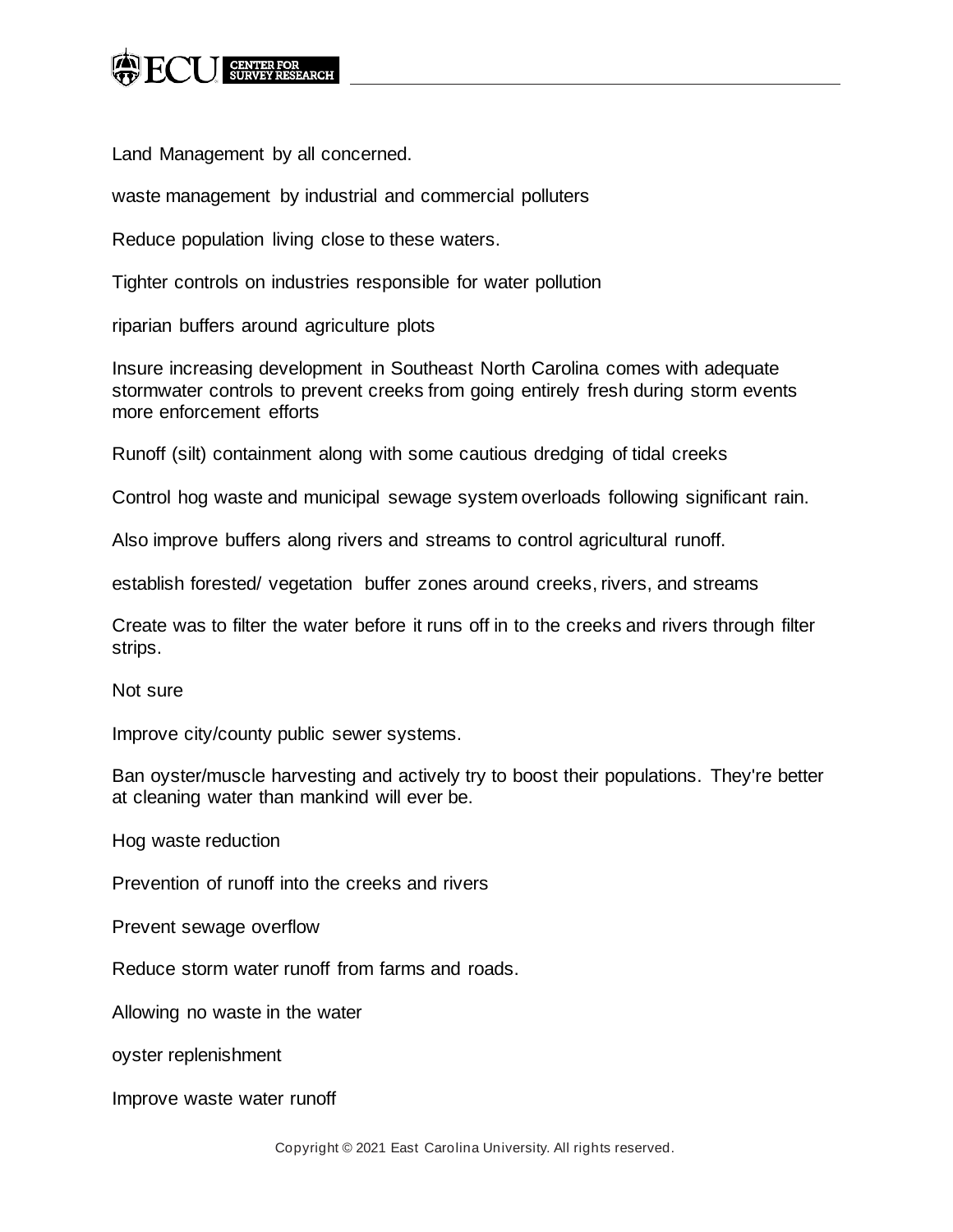

Develop buffer zones to protect marshes from ANY development.

Completely stop raw human and commercial animal waste from from being dumped into the rivers and creeks.

Do a study on how to stop factory farm waste and the chemicals contain in lagoons from getting into streams and ground water

Increasing treatment requirements on septic systems. Eliminating ATUs

Stopping all pollutants.

Runoff

Slow down coastal development. Stop granting variances to build more than allowed by existing zoning.

More oysters

Holding municipal waste water system accountable for their leaks

managing run off from agriculture and residential neighborhoods

if people pick up their trash

reducing stormwater runoff

Dredging of waterways again. The corps of Engineers use to actively dredge the channels and put sediments on spoil islands. This allowed the sediments to be removed continuously. Now we have layers of silt because the dredging is nonexistent.

Reducing plastic waste

Find out why Havelock dumps waste inti Neuse

Not necessarily water quality but netting by commercial fishermen of fish, shrimp and bait fish

Re-enact the water quality buffer rules that the republicans eliminated a few years ago, and recognize those that originally wrote them.

Stronger regulations on hog farming, penalties should be so stiff that they can't profitably afford to be fined.

Reduction in pollutants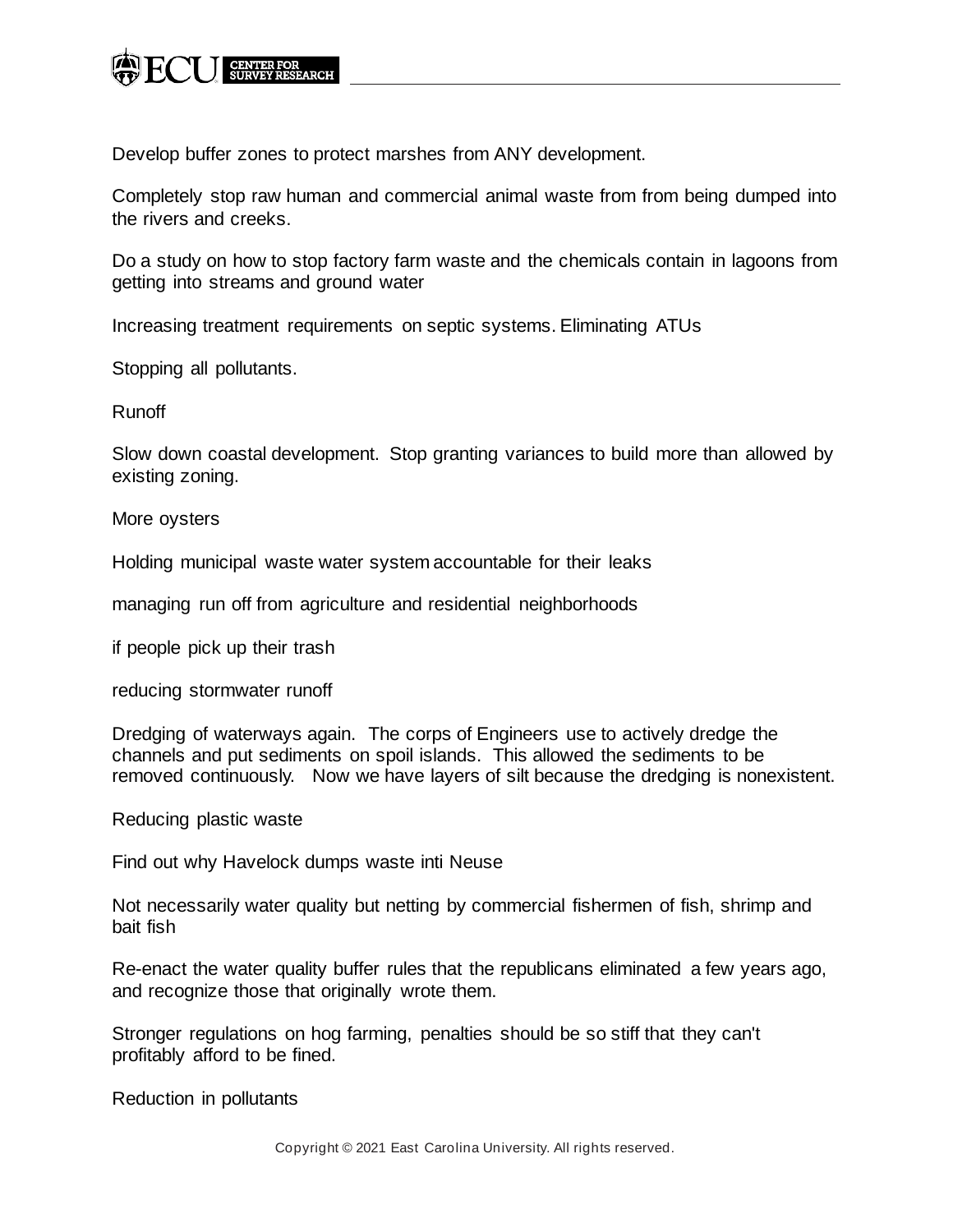

Stricter regulations for commercial businesses along the river systems.

1. reduce bycatch throw back from commercial shrimp trawlers. 2. improve oyster colonies to help filter water

Manage the runoff and stop dumping contaminants in the upstream creeks and rivers

Strict enforcement of litter laws in sounds and rivers

Storm water runoff regulation.

The answer to pollution is dilution. Less pollution of chemicals and plastics. Find a solution to clean waters effectively.

Improved agricultural land buffers and replacement of individual septic systems

Address all runoff

Stiff fines for wastewater spills. Every time it rains hard there is a spill into Slocum creek. Fishing was legendary until September when rains and warm water caused algae blos and killed massive amounts of baitfish. Kills we're very focused around Slocum and Northwest creek initially.

Control application of pesticides/fertilizers on all properties adjoining rivers, creeks, and sounds.

Make the City of Havelock construct a new waste water treatment plant.

Soil conservation

Reduce runoff to the greatest extent possible

Upsteam pollutant mitigation

Reduce stormwater runoff

controlling runoff from farms

Closer monitoring of all things going into these waters

prevent industrial and commercial pollution into our waterways

Riparian buffers on upstream waters

Enforce already existing laws and shut loopholes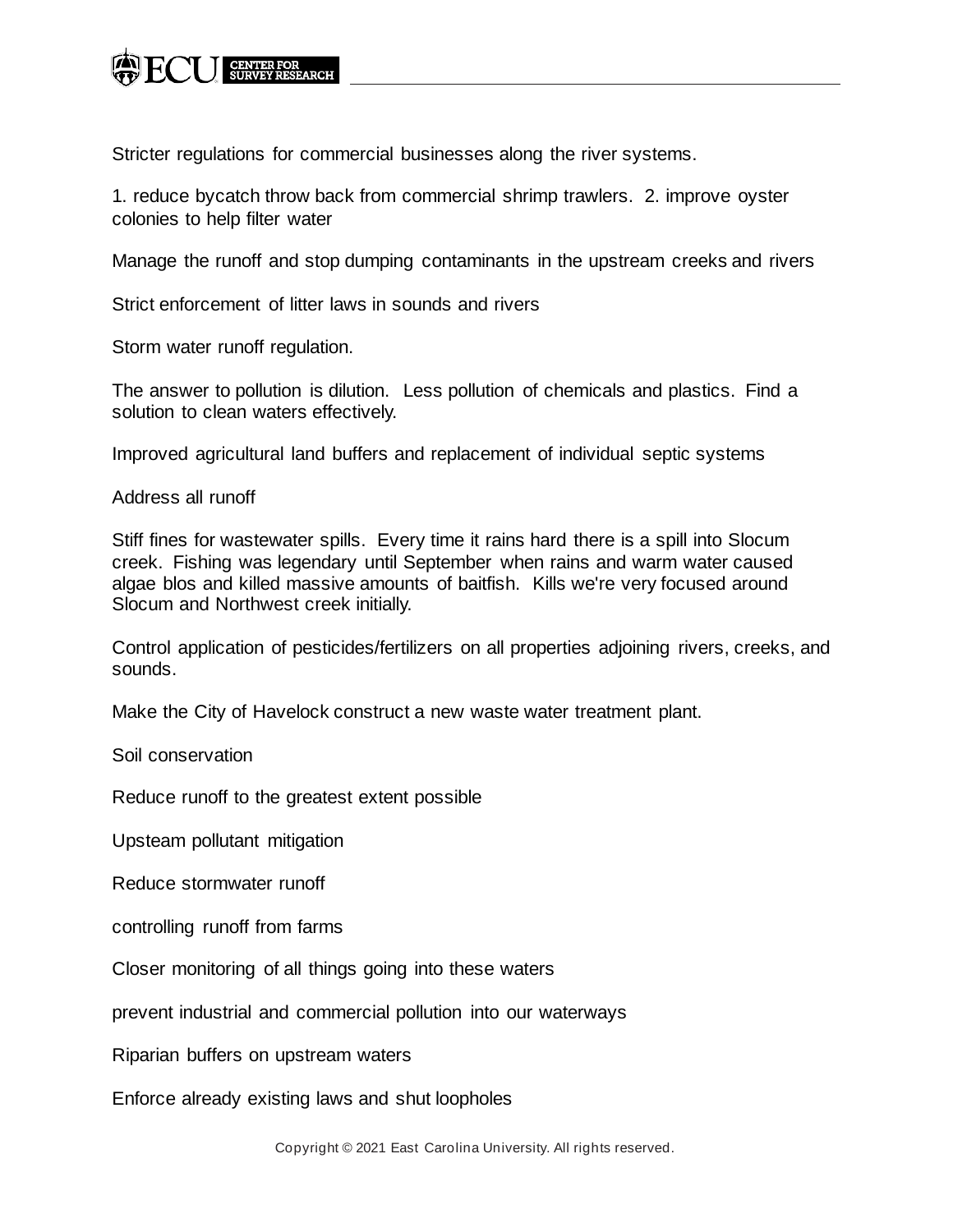

Stop letting municipal waste water spills be dismissed hold towns accountable for neglect

Get the trawlers out of inshore

No single action will have much of an effect.

Implementing a well rounded strategy that reduces nitrogen from septic tanks, ag and other sources

Land Development along Waterways.

Installing sewer systems in coastal areas would be a great start.

It may be difficult, but creating a series of large catch basins that can collect and filter contaminants from runoff would be interesting to consider.

Eliminate the dumping of millions of pounds of by catch by industrial shrimp trawlers.

Less lawn fertilizer. Trash awareness and education

Remove mifoil

educating and supporting commercial interests and educating the general public about how pollution effects the activities they enjoy.

Get the Gill nets out of the rivers and creeks

Better regulate certain agricultural practices like cotton defoliating that contributes to run-off

A comprehensive by NC not only education the serious nature of pollution, from city/storm drainage, municipal waste releases, plastic pollution, industrial pollution with enforcement and fines plus having the companies and local governments have to pay for remediation.

Enforcing existing laws

Ban inshore trawling

Control of algae bloom. Fertilizer runoff

Eliminate plastic packaging of all types

Eliminate the Duke Energy waste storage sites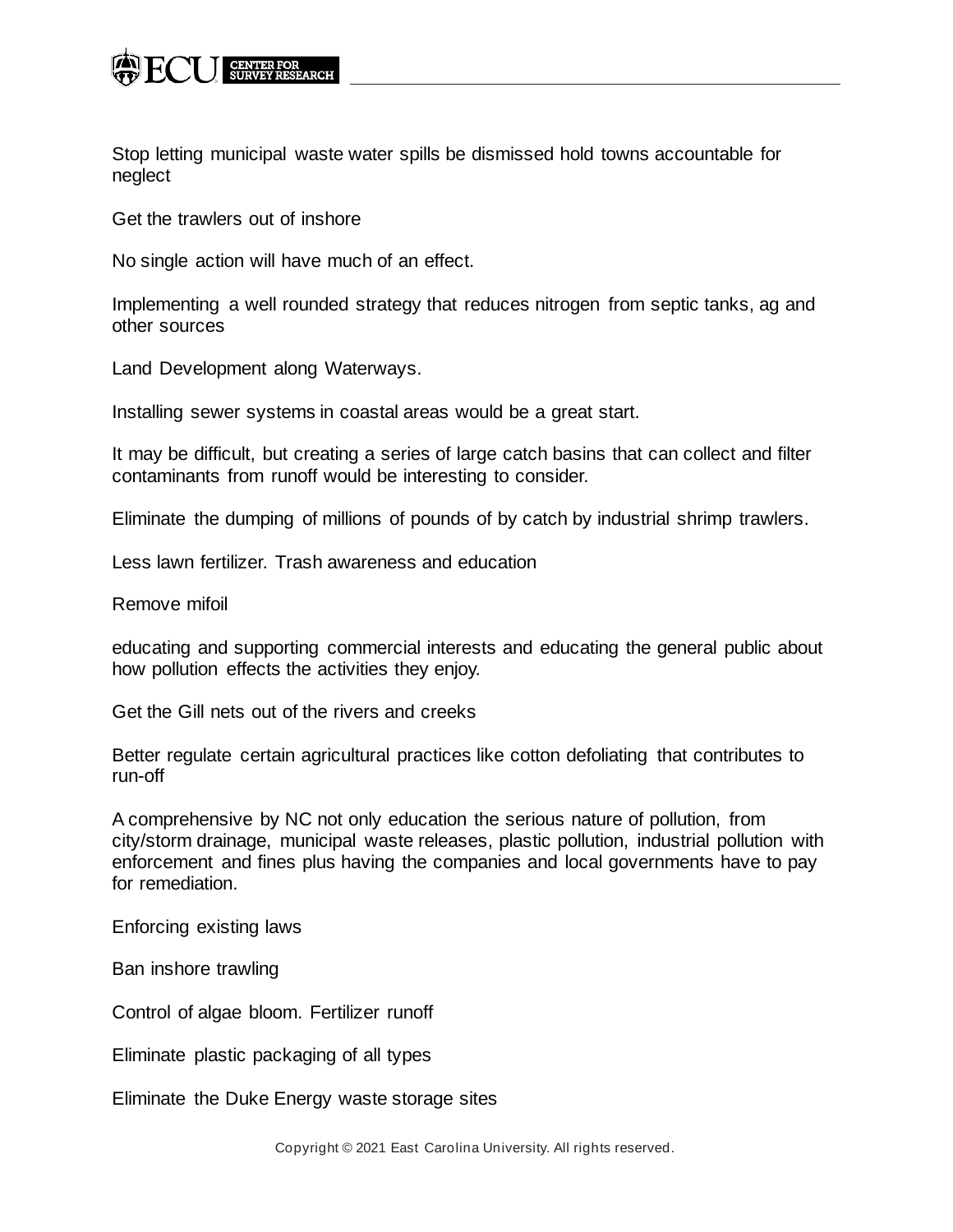Reducing run off from towns and agriculture.

Suing industrial poluters

Runoff surveys to pinpoint specific sources

Stricter laws on industrial pollution

Heavier fines on commercial farms

Impossible to pick one

EPA action

Significant regulations and punitive actions against violators

Stop runoffs

Less nitrogen and fertilizer run off form yards and golf courses located along coastal estuaries.

Eliminating plastics

Improving pervious pavement areas and allowing rainwater to infiltrate the ground as best as possible before flowing

Industrial and other man made materials that are intentionally or unintentionally introduced to the water

Adding required green buffer zones to all farms borders along streams, drainage ditches, rivers, lakes, and sounds.

Futch creek has not been dredged out to the Intercoastal waterway in over 15 years and the sediment has built up during the time. That has smothered a lot of the grasses the oyster beds that were in this area. It needs to be dredged as the creek is now less than 12" deep in a lot of areas at low tide where it used to be about 3' deep in most area and the shorelines are muddy now with less grass to protect the small fish and crabs. banning inshore trawling. Stop the silting and the dumping of millions of pounds of dead marine life

better regulation of run-off sources

Better regulation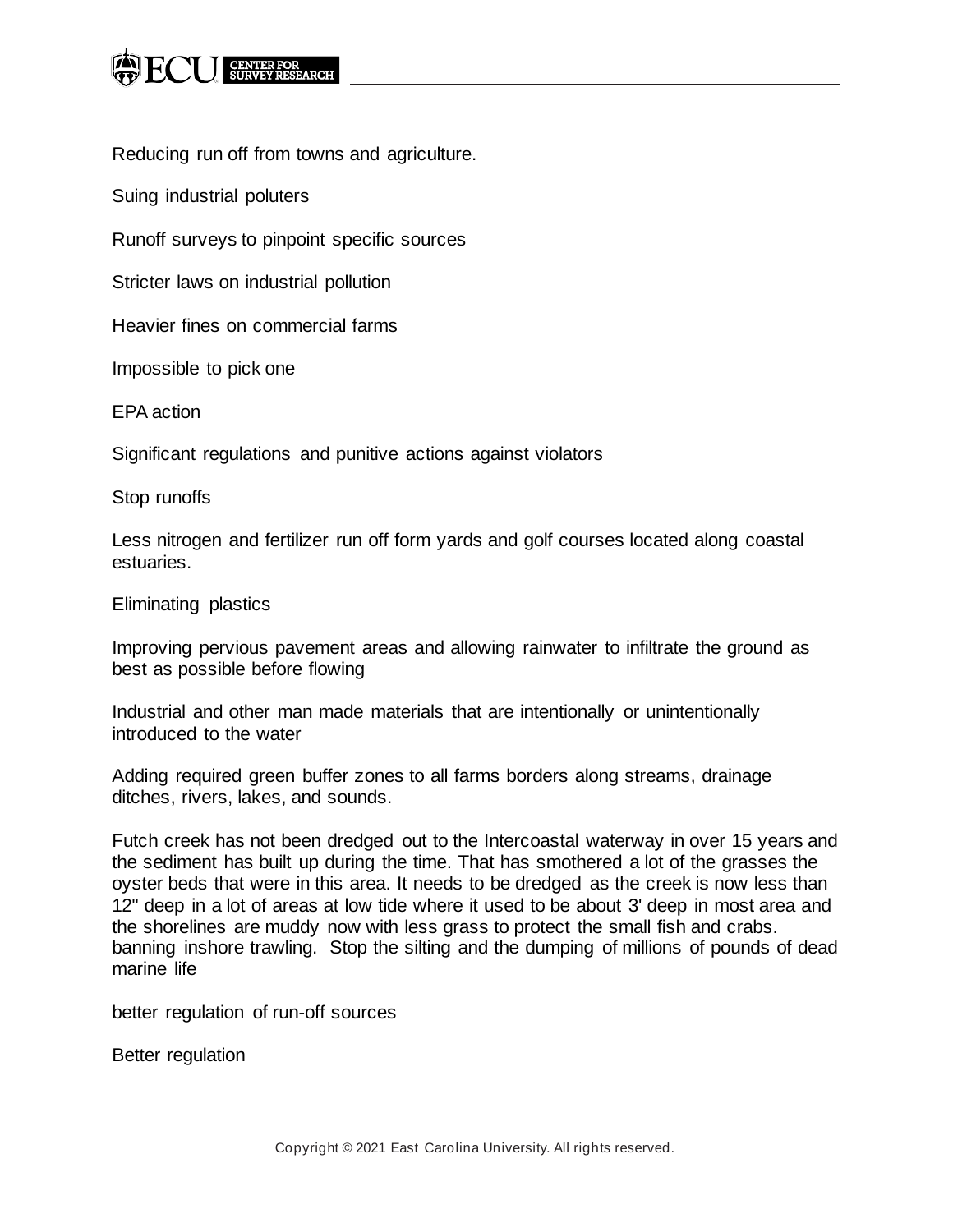Stricter run off control regulations and the incorporation of more natural barriers to waterways around residential development

Reduce over harvesting by commercial industries to allow ecosystem rejuvenation better control of hog farms and storm water run off

development restrictions to retain stormwater runoff

Reducing chemical waste entering the water

Reduce accidental spills of sewage treatment plants and farm operation runoff

Enforcing builders to use sediment barriers when building

In the New River stop the MCB from dumping treated drinking water in the river. Millions of gallons a year.

control farm runoff.

Seeing the live oyster beds that were there years ago.

Commercial and residential control of fertilizer leech into ICW

Get people interested in conservation by letting them access to all beaches and waterways so they can enjoy and appreciate the resources. Currently too many regulations, permit requirements, fees, etc.

stopping soil erosion

It has to be a comprehensive strategy

Removing humans. But that is not a good answer. Sorry. arg checks??

Control runoff from developed areas.

Tighter regs for surface water run off from all sources

Stronger enforcement of municipal discharge violations

Actually ENFORCE water quality rules and regulations.

Flood control of runoff.

Better controls on the runoffs of waste (all waste) that contaminate these waterways.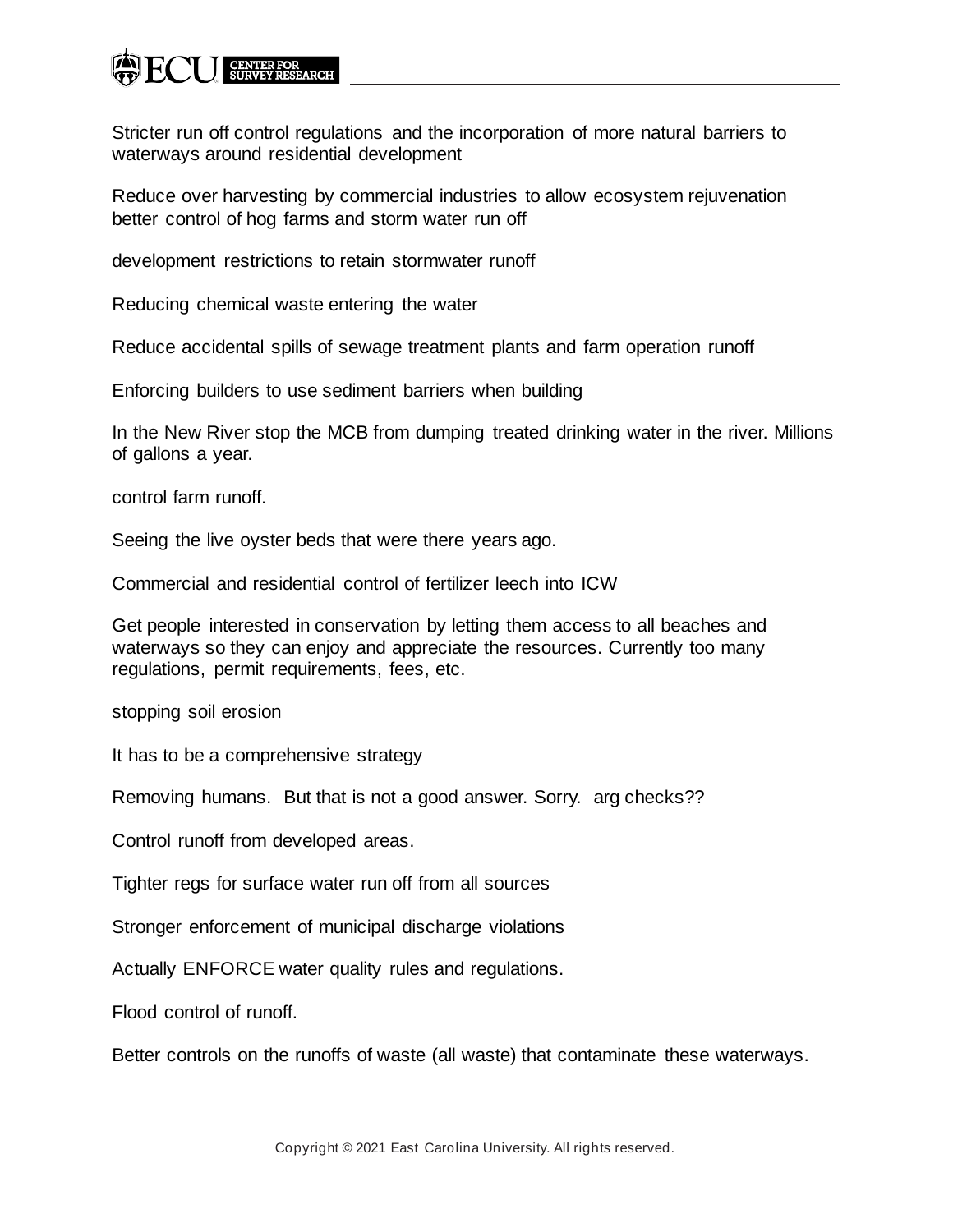

Remove development from low lying areas and replace with natural habitats (e.g. treatment wetlands, forests)

Less development around estuaries.

Addressing city and industrial (farm) issues with water treatment area due to flooding and overall capacity to prevent impact on waterways

Increased capacity of storm water run off drains/ ditches to accommodate storms making sure septic systems all work properly

Remove CCA

Enforce EPA regulations

Ag runoff

Oversite of cooperate farms, industries, and runoff from developed areas.

Effective treatment of industrial waste

Stop dredging our sounds!!!

This is hard to pick just one. Industrial waste dumping or plastic waste in our oceans. Implement farming practices that reduce sediment runoff/ increase riparian zones

Enforcement

Enforcement of Laws

Farming runoff

Maybe deviate polluted water to a place where it can be treated or have filters installed before water reverse into the sound or ocean. Hard to say. Penalties to animal farmers and Interdiction to the most dangerous pesticides.

Watershed development

LIMIITING CONTRUCTION ON THE COAST

Remove commercial nets

We have to hold developers accountable and really get strict when building near the waterways.

Industrial waste and careless discarding of trash and plastics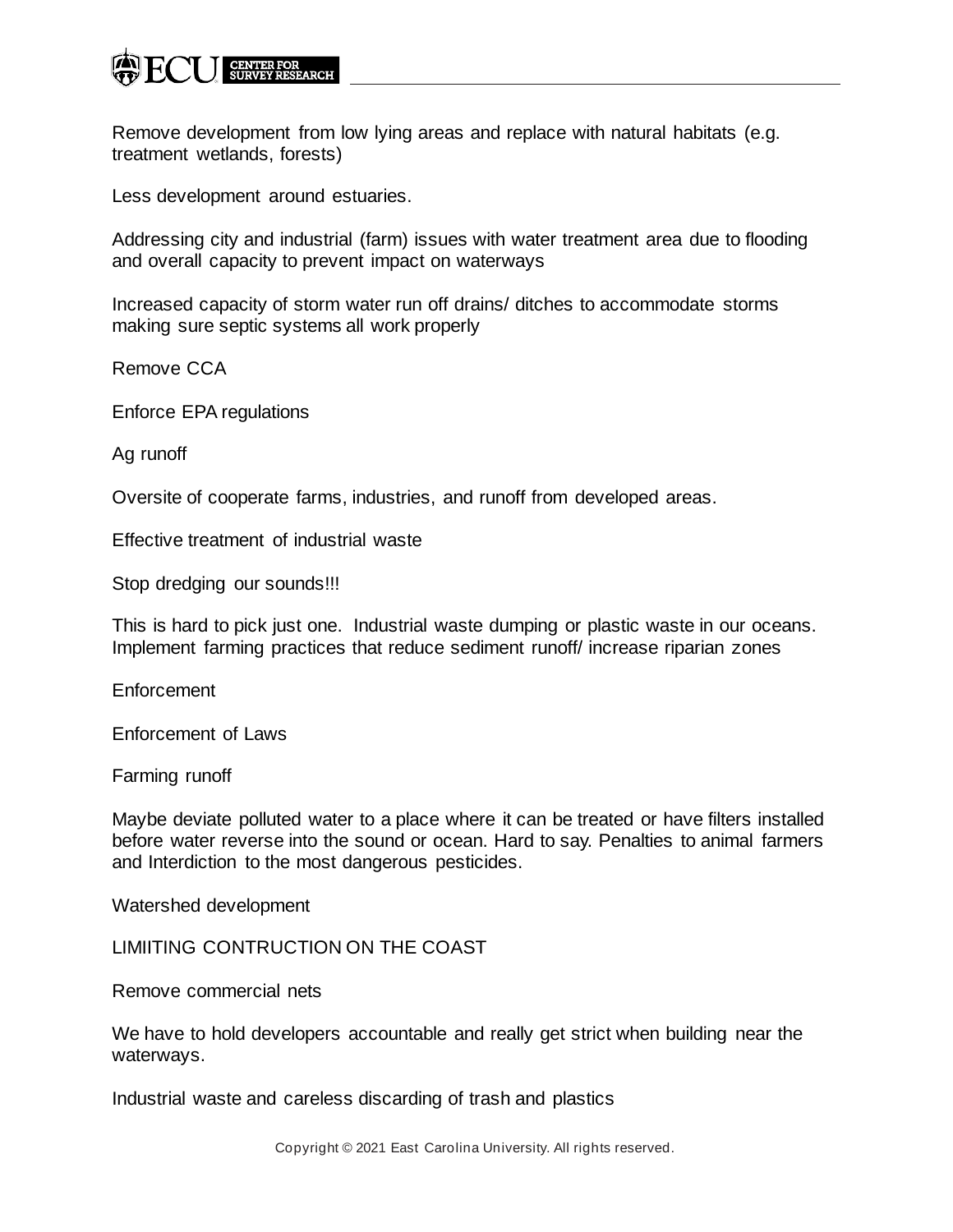

Rebuild our oyster population

Limiting the commercial industry from fishing nursery waters, sounds and ICW More buffer area around treated fields to absorb and filter runoff more effectively.

Rules and regulations on pollution-ferilizers, animal waste, chemicals with accountability Fixing outdated sewer systems in municipalities along the rivers. Large animal operations need to be operated under cleaner water standards. Violators need to fined such that if it happens, it only happens once.

Stop net fishing!

Limit development adjacent to coastal waters

Get rid of the cormorants. They eat all of the young fish they can catch. Real bad for the trout!

public education

To monitor rivers and storm water at multiple locations to really find the sources

Stop the pollution, and dirty water that enters our rivers and oceans. Stop over harvesting.

Stop municipal waste spills into creeks and rivers. Then slow storm water runoff. single action... would be place higher cost on the producers of pollution making sure the sewer system does not leak and controlling the amount of development

Preventing storm water runoff w retention ponds and controlling upstream river flooding

Clean up the waters, limit commercial fishing/shrimping due to bycatch problems.

Control emerging contaminents such as PFOS, PFAS 1,4 dioxane

Reducing pollutant concentrations of multiple types

Figuring out how to eliminate algae blooms!

control chemicals that enter our waterways

**Buffers** 

Strict regulations, enforcement, fines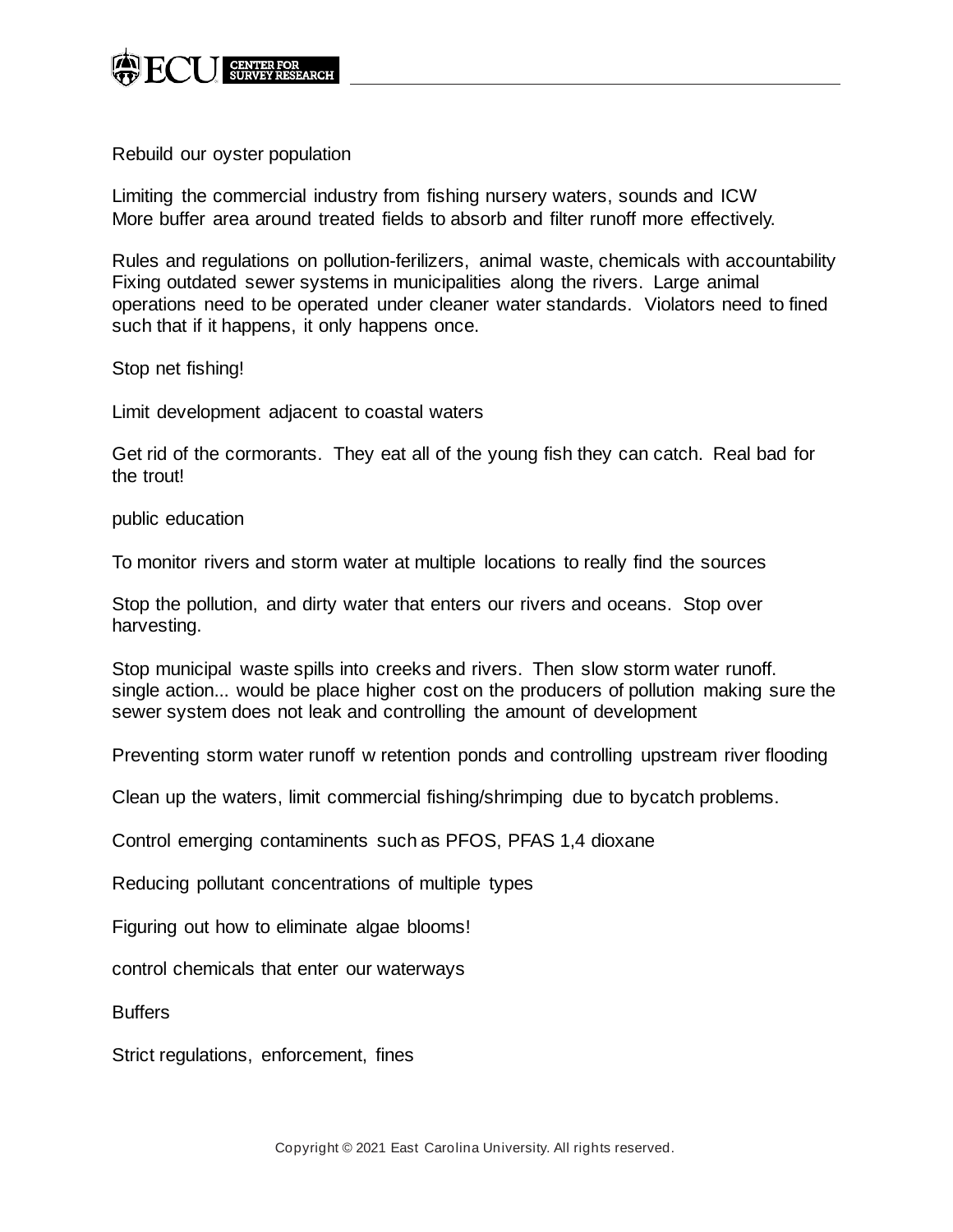For our area on the Neuse River Minnesott Beach, stop allowing municipal dumping of storm drain and waste from the Cherry Point side of the river. Our River front water has really deteriorated over the past few years

Maintaining "adequate" buffer/riparian zones

Less Development

Storm Drain Runoff

sewerage system upgrades

Contain/treat runoff into tributaries and primary bodies of water.

Establish a buffer area around drainage ditches to control agricultural run off

monitor water quality at source of possible pollution

not allowing waste water to be pumped into cape fear river

Filtering the runoff water from streets, parking lots and roofs before it runs into the streams and estuaries

Buffer ALL streams, rivers and sounds!!.

Restoration of oyster, marsh, and seagrass habitat at landscape scales

Agriculture practices have become increasingly low/minimum tillage, resulting in a significant increase in chemical use. Better management of such practices to minimize runoff is warranted. On a side note, the continued destruction of vegetation on our sound floor by industrial inshore shrimp trawling absolutely must be stopped.

Improving storm water drains and runoff collection.

Opening up of the inlets to improve water flow.

Controlling agricultural runoff

Reducing/treating runoff

Hold municipalities, like Havelock, New Bern, Raleigh and Cherry Point accountable for their spills. All they ever get is a slap on their hands and a small fine.

Limit agricultural/animal farm runoff

Eliminate wasteful items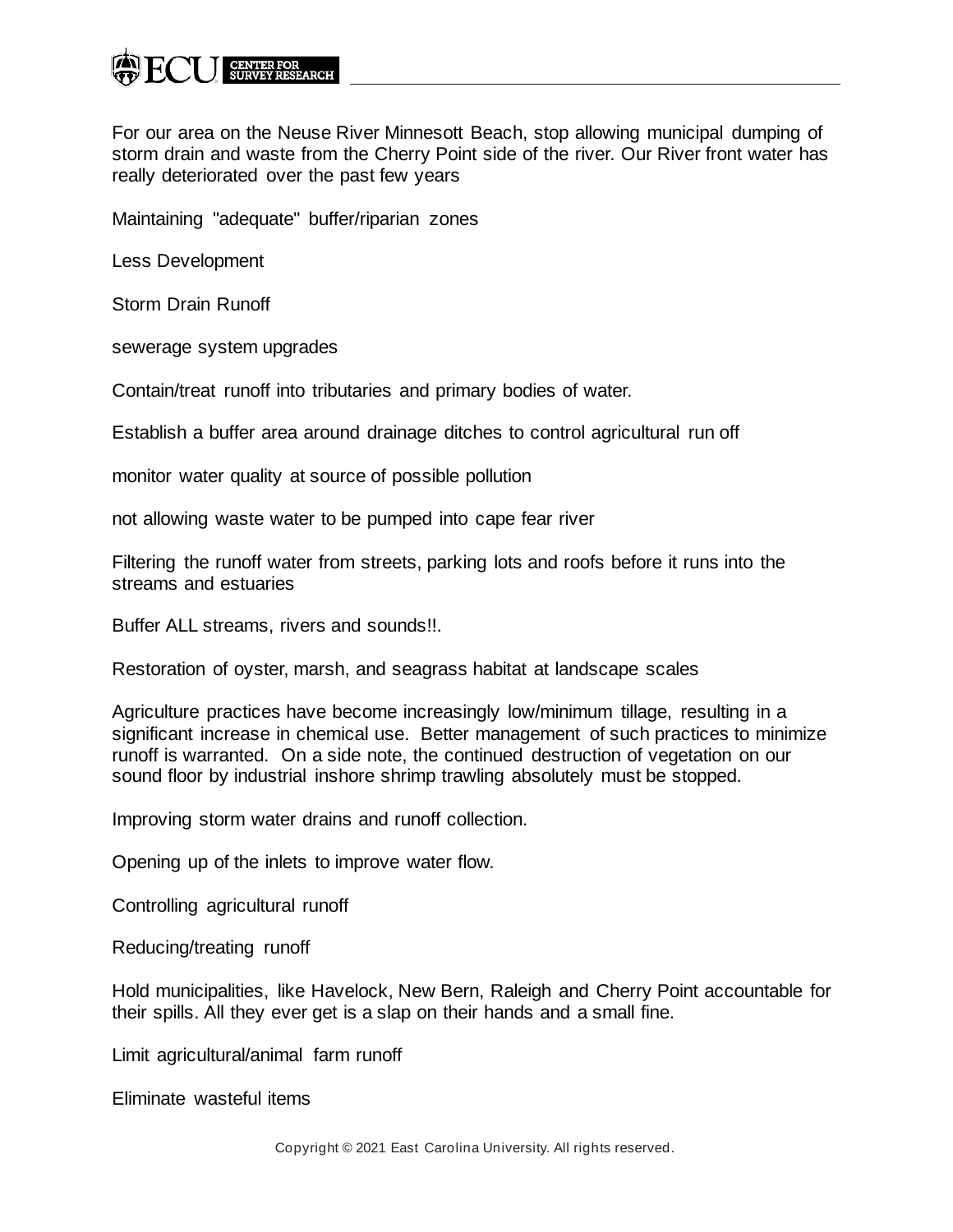Strictly enforcing laws governing pollution and littering, illegal dumping, etc...

strictly enforce laws dealing with any and all discharges, municipal and industrial; be more strict and prohibit the destruction of estuarine shorelines and water bottoms.

Shoreline development permits are easy to get. Once it is gone, there is no getting it back.

Figure out how to clean up PFA's

Study what they did for the Potomac river in Washington DC.

Awareness

providing more buffer zones between all development(ag and commercial) and the water

stop dumping water from lake jordan into the cape fear

Reduce runoff from agricultural practices

Monitor the health of the upper rivers. O2 levels and run off from farms

Reducing/eliminating urban runoff, including that coming from agricultural and golf locations

Better enforcement of Best Management Practices and ex. NPDES rules and regulations.

Control of housing development and much stricter adherence to runoff, set back and riparian guidelines

More control of waste water dumping into streams, rivers

Agriculture runoff

Stronger regulations on farm/factory waste management practices especially run off

Runoff controls

Limit new construction in Dare county near the sounds. Ensure septic systems meet code and have enough filtration.

limit development